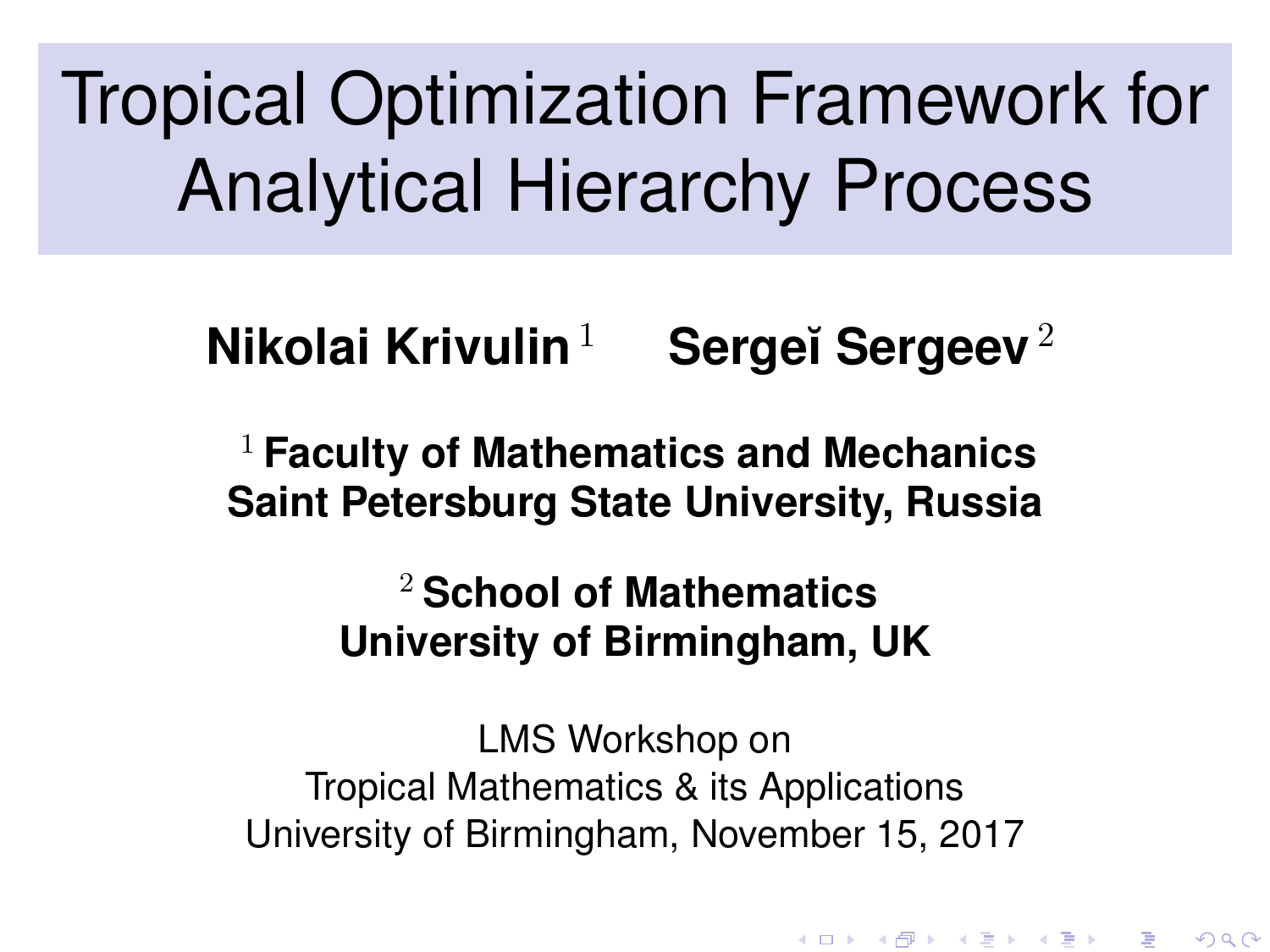# **Outline**

#### **[Introduction](#page-2-0)** [Tropical Optimization](#page-2-0)

#### [Idempotent Algebra](#page-3-0)

[Definitions and Notation](#page-3-0)

[Tropical Optimization Problems](#page-8-0) [Solution Examples](#page-8-0)

### [Analytical Hierarchy Process](#page-11-0)

[Traditional Approach](#page-11-0) [Minimax approximation based AHP](#page-14-0)

#### [Illustrative Example](#page-22-0)

[Selecting Plan for Vacation](#page-22-0)

### [Concluding Remarks](#page-29-0)

→ 重 トー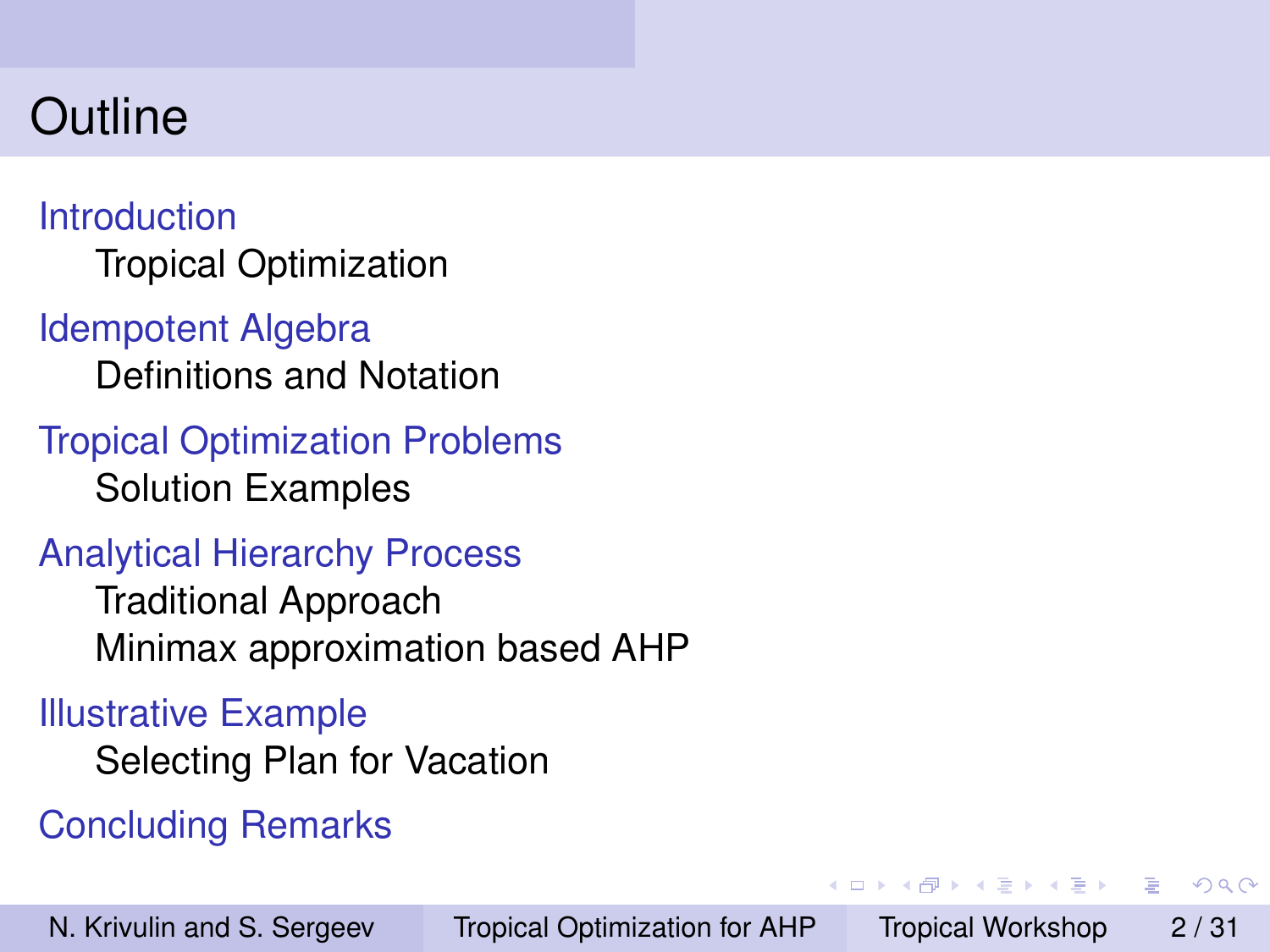# <span id="page-2-0"></span>Introduction: Tropical Optimization

- $\triangleright$  Tropical (idempotent) mathematics focuses on the theory and applications of semirings with idempotent addition
- $\triangleright$  The tropical optimization problems are formulated and solved within the framework of tropical mathematics
- Many problems have objective functions defined on vectors over idempotent semifields (semirings with multiplicative inverses)
- $\blacktriangleright$  The problems find applications in many areas to provide new efficient solutions to various old and novel problems in
	- $\blacktriangleright$  project scheduling,
	- $\blacktriangleright$  location analysis,
	- transportation networks,
	- $\blacktriangleright$  decision making,
	- discrete event systems

不重 おす 重 おし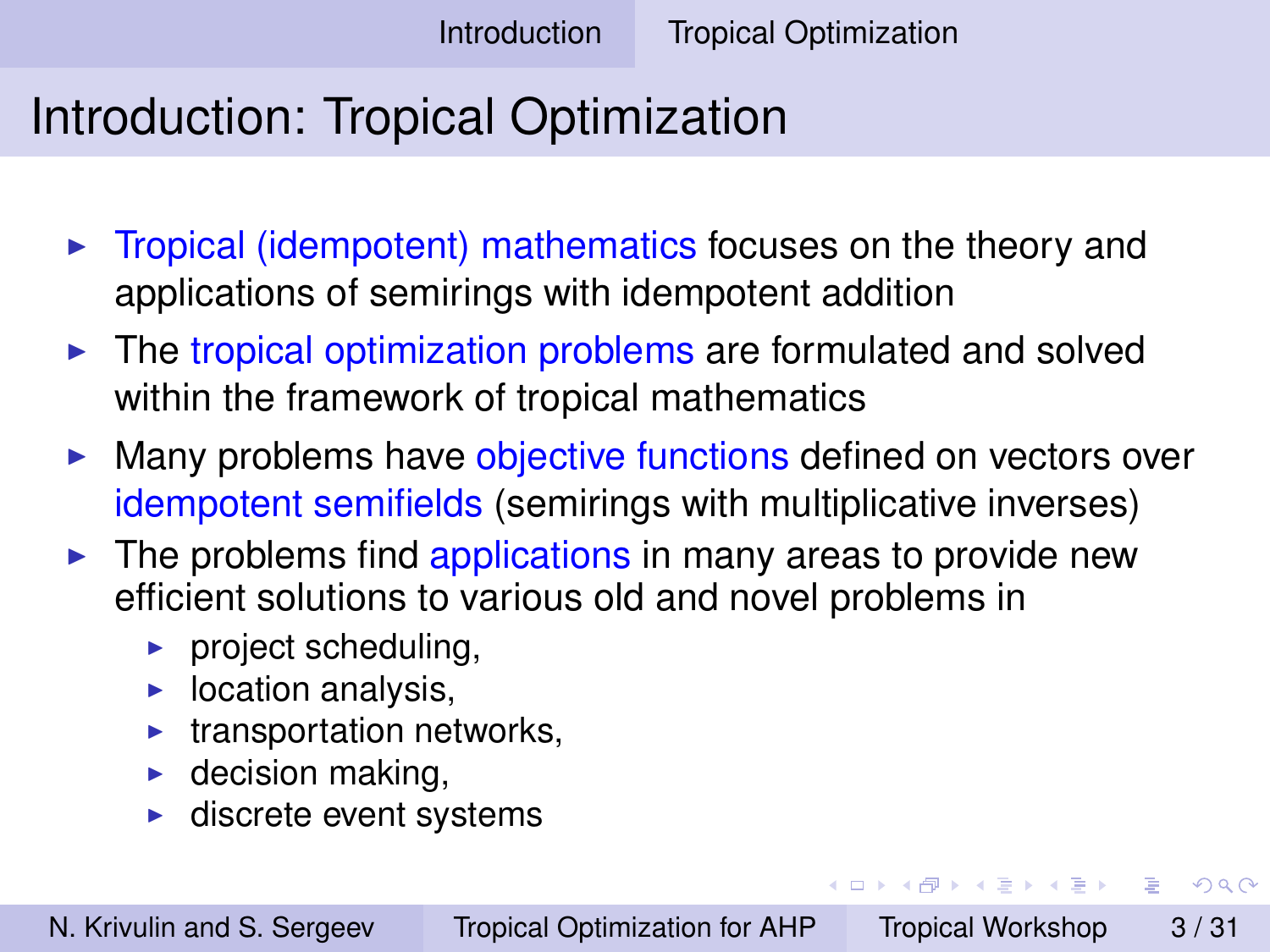# <span id="page-3-0"></span>Idempotent Algebra: Definitions and Notation

#### **Idempotent Semifield**

- *Idempotent semifield:* the algebraic system  $\langle \mathbb{X}, \mathbb{0}, \mathbb{1}, \oplus, \otimes \rangle$
- <sup>I</sup> The binary operations ⊕ and ⊗ are *associative and commutative*
- ► The carrier set *X* has neutral elements, *zero* 0 and *identity* 1
- <sup>I</sup> Multiplication ⊗ is *distributive* over addition
- Addition  $\oplus$  is *idempotent:*  $x \oplus x = x$  for all  $x \in \mathbb{X}$
- Multiplication ⊗ is *invertible:* for each nonzero  $x \in \mathbb{X}$ , there exists an inverse  $x^{-1} \in \mathbb{X}$  such that  $x \otimes x^{-1} = \mathbb{1}$
- Algebraic completeness: the equation  $x^p = a$  is solvable for any  $a \in \mathbb{X}$  and integer p (there exist powers with rational exponents)
- *Notational convention:* the multiplication sign ⊗ will be omitted

不重 的人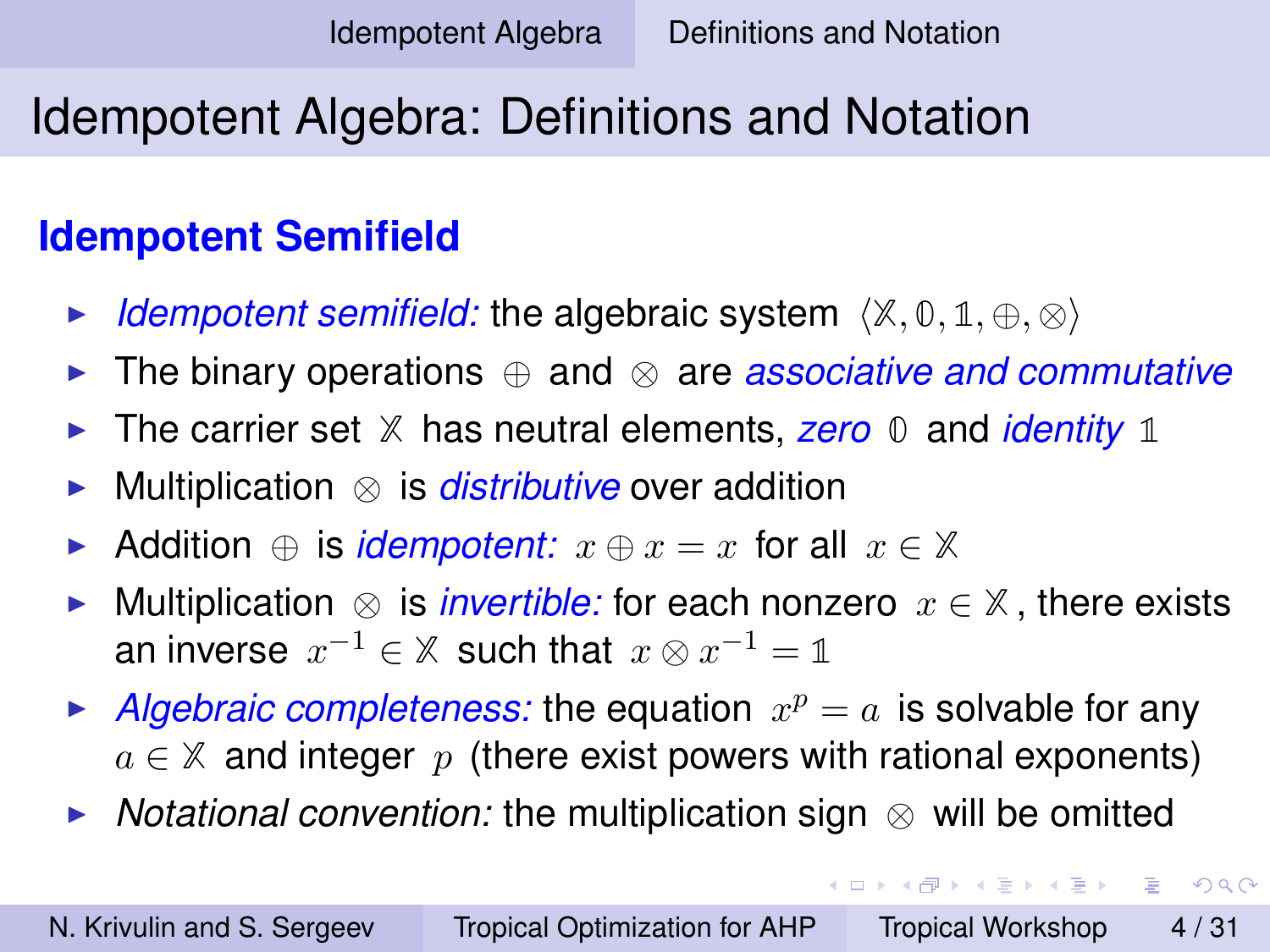## <span id="page-4-0"></span>**Semifield R**max,<sup>×</sup> **(Max-Algebra)**

- *Definition:*  $\mathbb{R}_{\text{max.}\times} = \langle \mathbb{R}_+, 0, 1, \max, \times \rangle$  with  $\mathbb{R}_+ = \{x \in \mathbb{R} | x \geq 0\}$
- *Carrier set:*  $X = \mathbb{R}_+$ ; *zero and identity:*  $0 = 0$ ,  $1 = 1$
- *Binary operations:*  $\oplus = \max$  and  $\otimes = \times$
- *Idempotent addition:*  $x \oplus x = \max(x, x) = x$  for all  $x \in \mathbb{R}_+$
- ► *Multiplicative inverse:* for each  $x \in \mathbb{R}_+ \setminus \{0\}$  , there exists  $x^{-1}$
- ► *Power notation:*  $x^y$  is routinely defined for each  $x, y \in \mathbb{R}_+$
- $\blacktriangleright$  Further examples of real idempotent semifields:

$$
\mathbb{R}_{\max,+} = \langle \mathbb{R} \cup \{-\infty\}, -\infty, 0, \max, + \rangle,
$$
  

$$
\mathbb{R}_{\min,+} = \langle \mathbb{R} \cup \{+\infty\}, +\infty, 0, \min, + \rangle,
$$
  

$$
\mathbb{R}_{\min,x} = \langle \mathbb{R}_+ \cup \{+\infty\}, +\infty, 1, \min, \times \rangle
$$

イロト イ押 トイヨ トイヨ トーヨー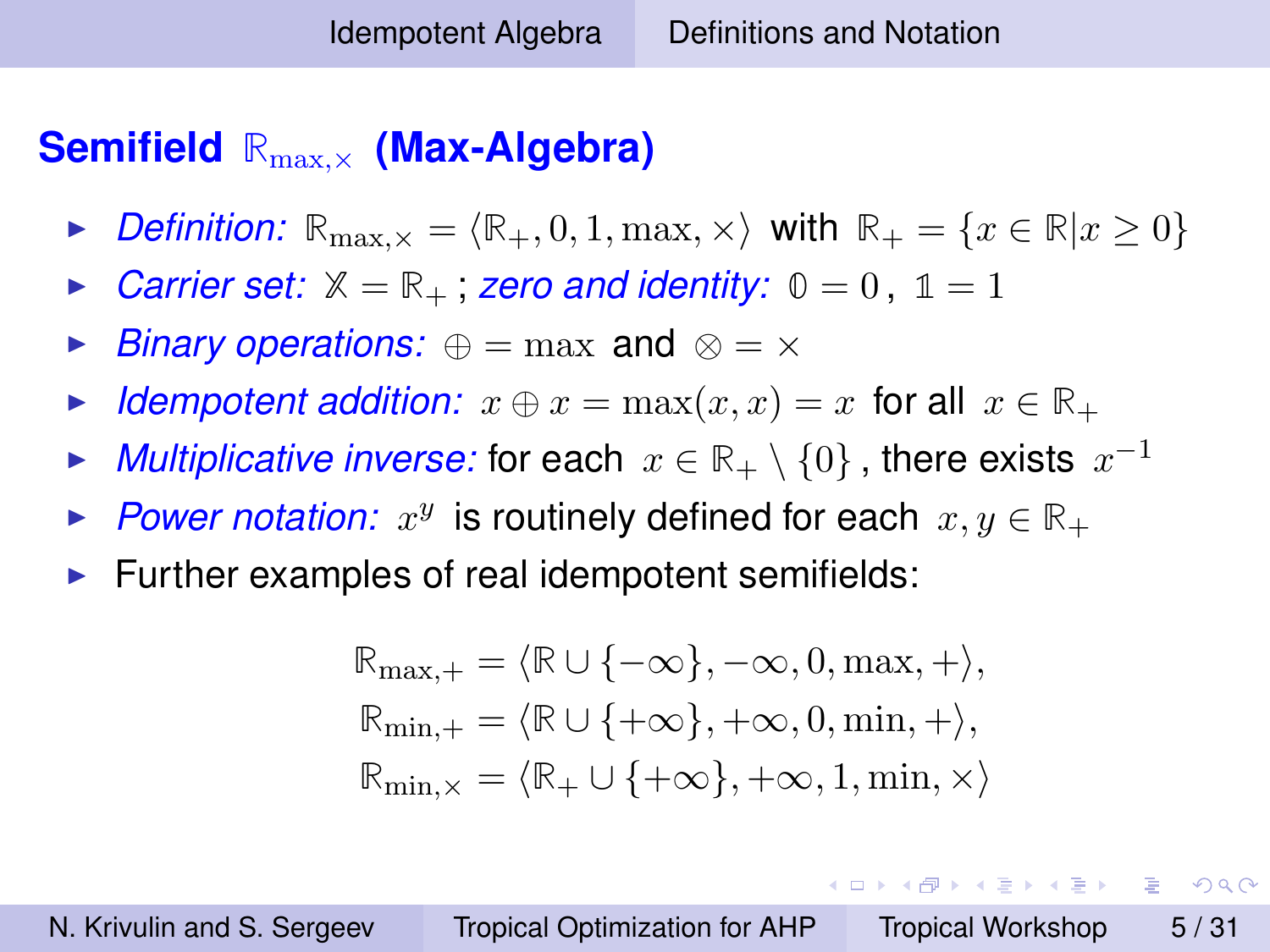#### <span id="page-5-0"></span>**Vector and Matrix Algebra Over**  $\mathbb{R}_{\max,X}$

- If The scalar idempotent semifield  $\mathbb{R}_{\max}$  is routinely extended to idempotent systems of vectors in  $\mathbb{R}^n_+$  and of matrices in  $\mathbb{R}^{m\times n}_+$
- $\blacktriangleright$  The matrix and vector operations follow the standard entry-wise formulas with the addition  $\oplus = \max$  and the multiplication  $\otimes = \times$
- For any vectors  $\boldsymbol{a} = (a_i)$  and  $\boldsymbol{b} = (b_i)$  in  $\mathbb{R}^n_+$ , and a scalar  $x \in \mathbb{R}_+$ , the vector operations follow the conventional rules

$$
{\{a \oplus b\}}_i = a_i \oplus b_i, \qquad {x\mathbf{a}}_i = xa_i
$$

For any matrices  $\boldsymbol{A} = (a_{ij}) \in \mathbb{R}^{m \times n}_+$ ,  $\boldsymbol{B} = (b_{ij}) \in \mathbb{R}^{m \times n}_+$  and  $\boldsymbol{C} = (c_{ij}) \in \mathbb{R}^{n \times l}_+$  , and  $\,x \in \mathbb{R}_+$  , the matrix operations are given by

$$
\{\boldsymbol{A}\oplus\boldsymbol{B}\}_{ij}=a_{ij}\oplus b_{ij},\quad \{\boldsymbol{A}\boldsymbol{C}\}_{ij}=\bigoplus_{k=1}^n a_{ik}c_{kj},\quad \{\boldsymbol{x}\boldsymbol{A}\}_{ij}=xa_{ij}
$$

**KOD KAD KED KED E YORA**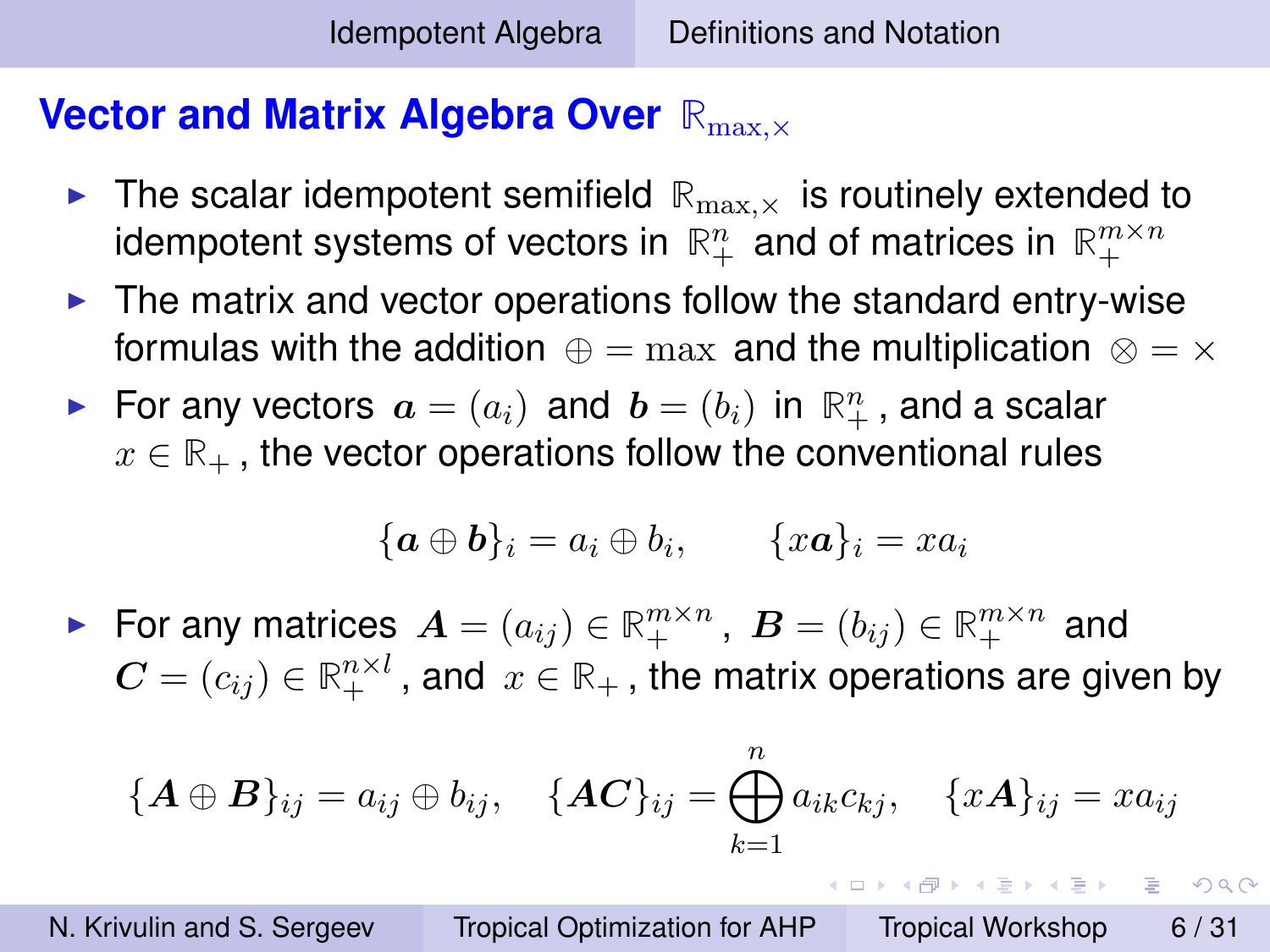### <span id="page-6-0"></span>**Vector and Matrix Algebra Over**  $\mathbb{R}_{\max,X}$

- $\triangleright$  All vectors are column vectors, unless otherwise specified
- **If The** *zero vector* **and** *vector of ones:*  $\mathbf{0}=(0,\ldots,0)^T$  ,  $\mathbf{1}=(1,\ldots,1)^T$
- **Multiplicative conjugate transposition of a nonzero column vector**  $\bm{x}=(x_i)$  is the row vector  $\bm{x}^-= (x_i^-)$  , where  $\overline{x_i^-}=x_i^{-1}$  if  $x_i\neq 0$  , and  $x_i^-=0$  otherwise
- ▶ The *zero matrix* and *identity matrix:*  $\mathbf{0} = (0)$ ,  $\mathbf{I} = \text{diag}(1, \ldots, 1)$
- **Multiplicative conjugate transposition of a nonzero matrix**  $\bm{A}=(a_{ij})$  is the matrix  $\bm{A}^{-}=(a_{ij}^{-})$  , where  $\,a_{ij}^{-}=a_{ji}^{-1}\,$  if  $\,a_{ji}\neq 0$  , and  $a_{ij}^+ = 0$  otherwise
- **Integer powers of square matrices:**

$$
A^0 = I
$$
,  $A^p = A^{p-1}A = AA^{p-1}$ ,  $p \ge 1$ 

 $QQ$ 

イロト イ押 トイヨ トイヨ トーヨー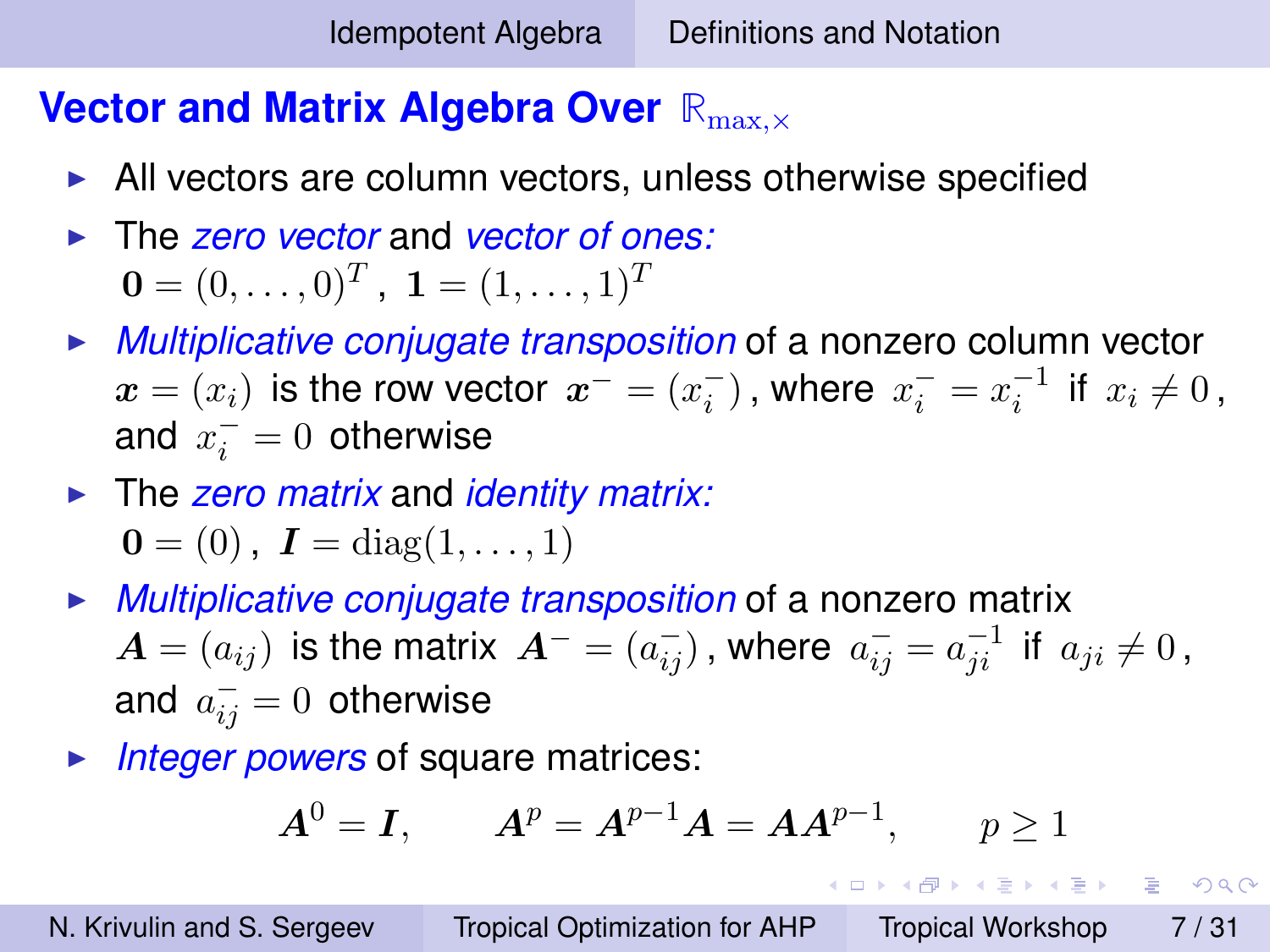#### <span id="page-7-0"></span>**Square Matrices**

► *Trace:* the trace of a matrix  $\boldsymbol{A} = (a_{ij}) \in \mathbb{R}_{+}^{n \times n}$  is given by

$$
\operatorname{tr} \boldsymbol{A} = a_{11} \oplus \cdots \oplus a_{nn}
$$

*Eigenvalue:* a scalar  $\lambda$  such that there is a vector  $x \neq 0$  to satisfy

$$
Ax=\lambda x
$$

**Spectral radius:** the maximum eigenvalue given by

$$
\rho = \mathrm{tr}\, \boldsymbol{A} \oplus \cdots \oplus \mathrm{tr}^{1/m}(\boldsymbol{A}^m)
$$

► *Asterate:* the asterate operator (the Kleene star) is given by

$$
\boldsymbol{A}^* = \boldsymbol{I} \oplus \boldsymbol{A} \oplus \cdots \oplus \boldsymbol{A}^{n-1}, \qquad \rho \le 1
$$

イロト イ押 トイヨ トイヨ トーヨー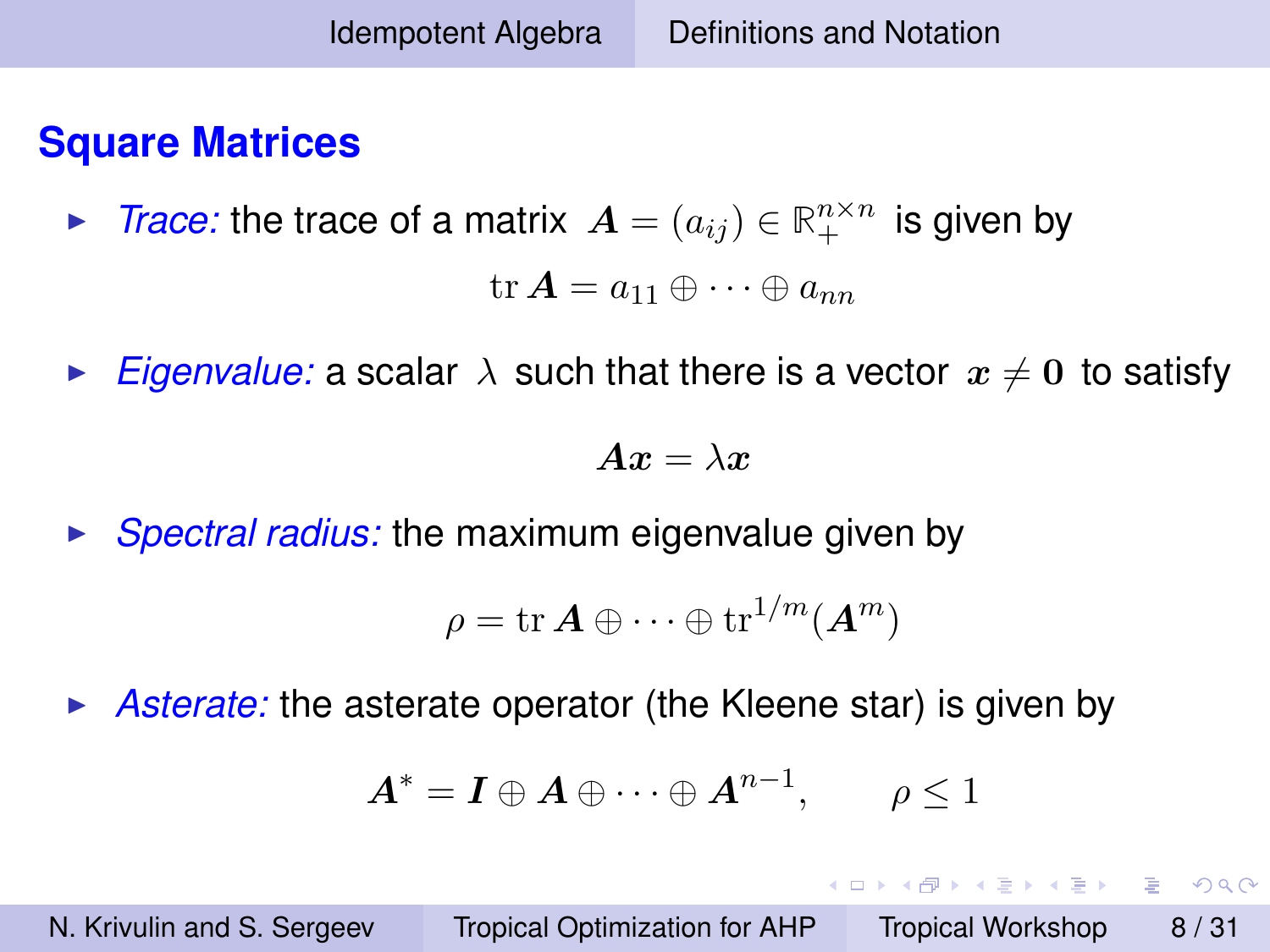## <span id="page-8-0"></span>Tropical Optimization Problems: Solution Examples

#### **Problem with Pseudo-Quadratic Objective**

Given a matrix  $\bm{A} \in \mathbb{R}_{+}^{n \times n}$  , find positive vectors  $\bm{x} \in \mathbb{R}_{+}^{n}$  that solve the problem

$$
\min_{x>0} x^{-}Ax
$$

#### **Theorem**

Let A be a matrix with tropical spectral radius  $\lambda > 0$ , and denote  $\boldsymbol{B}=(\lambda^{-1}\boldsymbol{A})^*$  . Then,

- ► the minimum of  $x^-Ax$  is equal to  $\lambda$ ;
- **all positive solutions are given by**

$$
x=Bu, \qquad u>0
$$

 $2990$ 

イロト イ押 トイヨ トイヨ トーヨー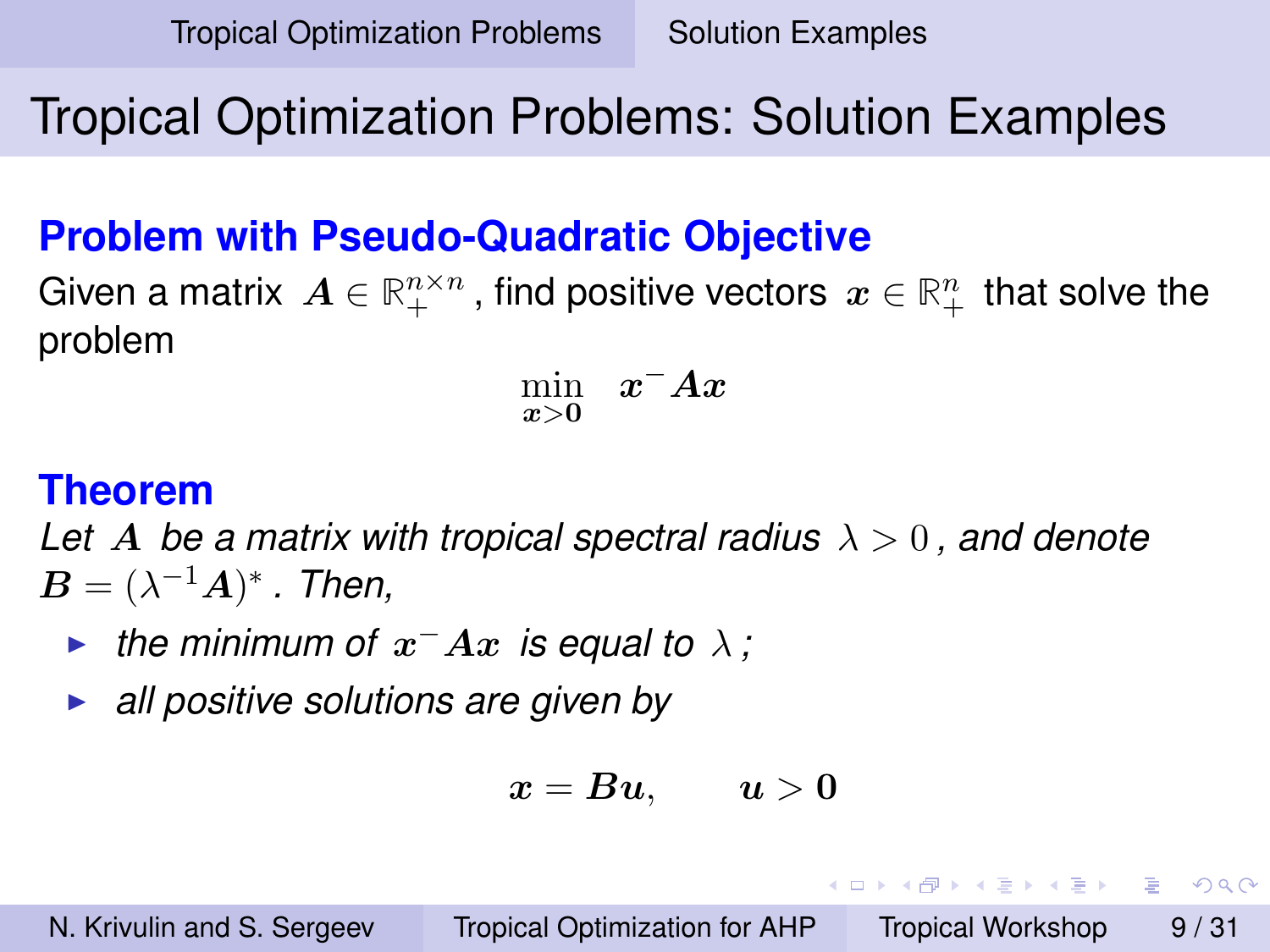<span id="page-9-0"></span>**Maximization Problem with Hilbert (Range, Span) Seminorm** Given a matrix  $\bm{B}\in \mathbb{R}_{+}^{n\times m}$  , find positive vectors  $\bm{u}\in \mathbb{R}_{+}^{l}$  that solve the problems

$$
\max_{\boldsymbol u > \boldsymbol 0} \hspace{0.3cm} \boldsymbol 1^T \boldsymbol B \boldsymbol u (\boldsymbol B \boldsymbol u)^- \boldsymbol 1 \hspace{1cm} \min_{\boldsymbol u > \boldsymbol 0} \hspace{0.3cm} \boldsymbol 1^T \boldsymbol B \boldsymbol u (\boldsymbol B \boldsymbol u)^- \boldsymbol 1
$$

#### **Lemma**

Let  $B$  be a positive matrix, and  $B_{lk}$  be the matrix derived from  $\boldsymbol{B} = (\boldsymbol{b}_k)_{k=1}^m$  by fixing the entry  $b_{lk}$  and replacing the others by  $0$  .

- ► The maximum of  $\mathbf{1}^T B u(Bu)$ <sup>-</sup>1 *is equal to*  $\Delta = \mathbf{1}^T B B^{-} \mathbf{1}$
- **All positive solutions are given by**

$$
\boldsymbol{u}=(\boldsymbol{I}\oplus \boldsymbol{B}_{lk}^-\boldsymbol{B})\boldsymbol{v},\quad \boldsymbol{v}>\boldsymbol{0},
$$

where the indices  $k$  and  $l$  satisfy the condition  $\mathbf{1}^T\boldsymbol{b}_kb_{lk}^{-1}=\Delta$ 

**KAD KED KED E DAG**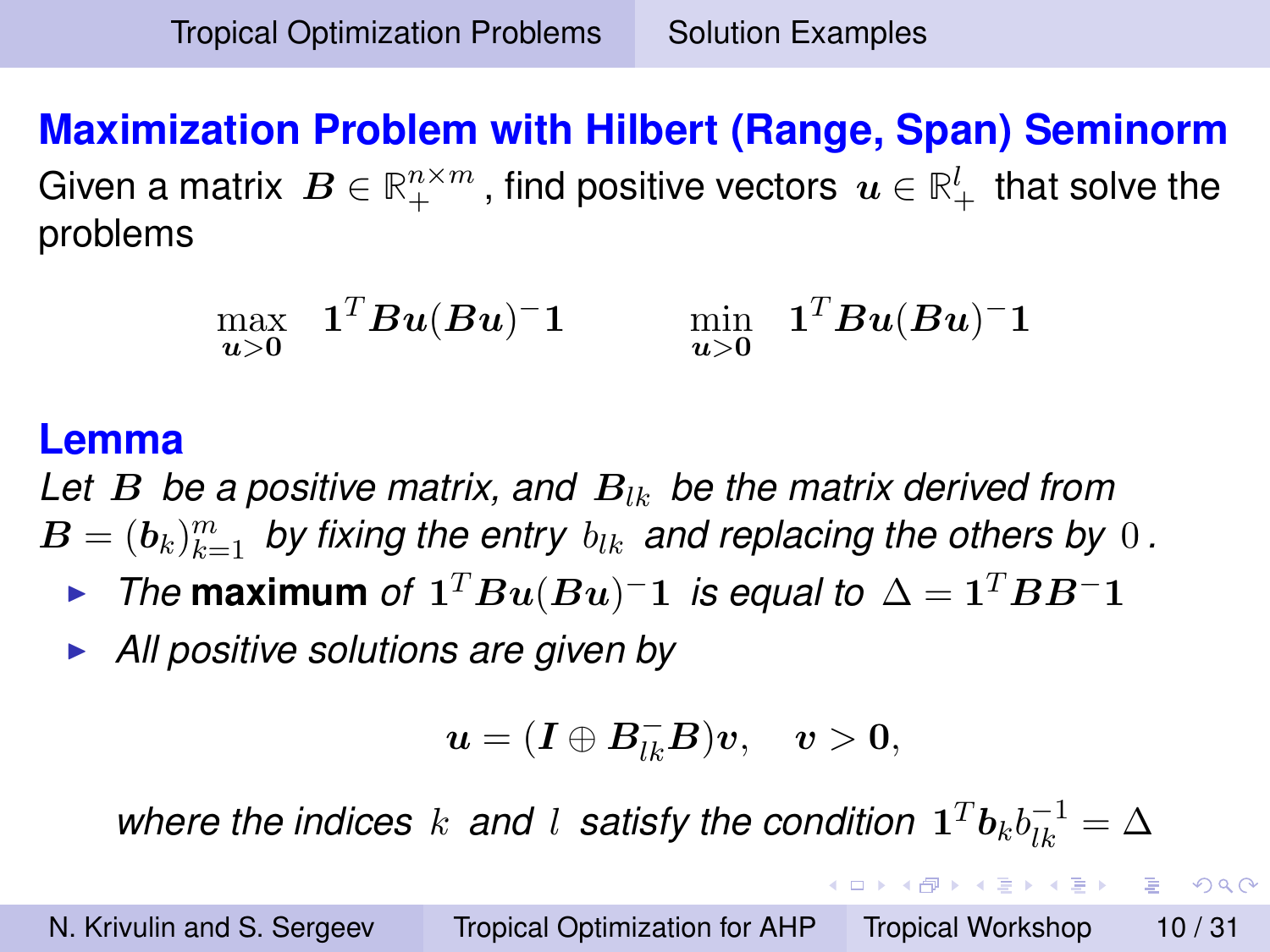## <span id="page-10-0"></span>**Minimization Problem with Hilbert (Range, Span) Seminorm**

#### **Lemma**

*Let* B *be a matrix without zero rows and columns.*

- ► The minimum of  $\mathbf{1}^T B u(Bu)^{-} \mathbf{1}$  is equal to  $\Delta = (B(\mathbf{1}^T B)^{-})^{-} \mathbf{1}$  *.*
- Denote by  $\widehat{B}$  be the sparsified matrix with entries:

$$
\widehat{b}_{ij} = \begin{cases} 0, & \text{if } b_{ij} < \Delta^{-1} \mathbf{1}^T \mathbf{b}_j; \\ b_{ij}, & \text{otherwise.} \end{cases}
$$

Let  $\beta$  be the set of matrices obtained from  $\hat{B}$  by fixing one *nonzero entry in each row and setting the others to* 0 *. Then, all positive solutions are given by*

$$
\boldsymbol{u}=(\boldsymbol{I}\oplus\Delta^{-1}\boldsymbol{B}_{1}^{-}\boldsymbol{1}\boldsymbol{1}^{T}\boldsymbol{B})\boldsymbol{v},\quad \boldsymbol{v}>\boldsymbol{0},\quad \boldsymbol{B}_{1}\in\mathcal{B}
$$

 $\mathcal{A} \xrightarrow{\sim} \mathcal{B} \xrightarrow{\sim} \mathcal{A} \xrightarrow{\sim} \mathcal{B} \xrightarrow{\sim} \mathcal{B}$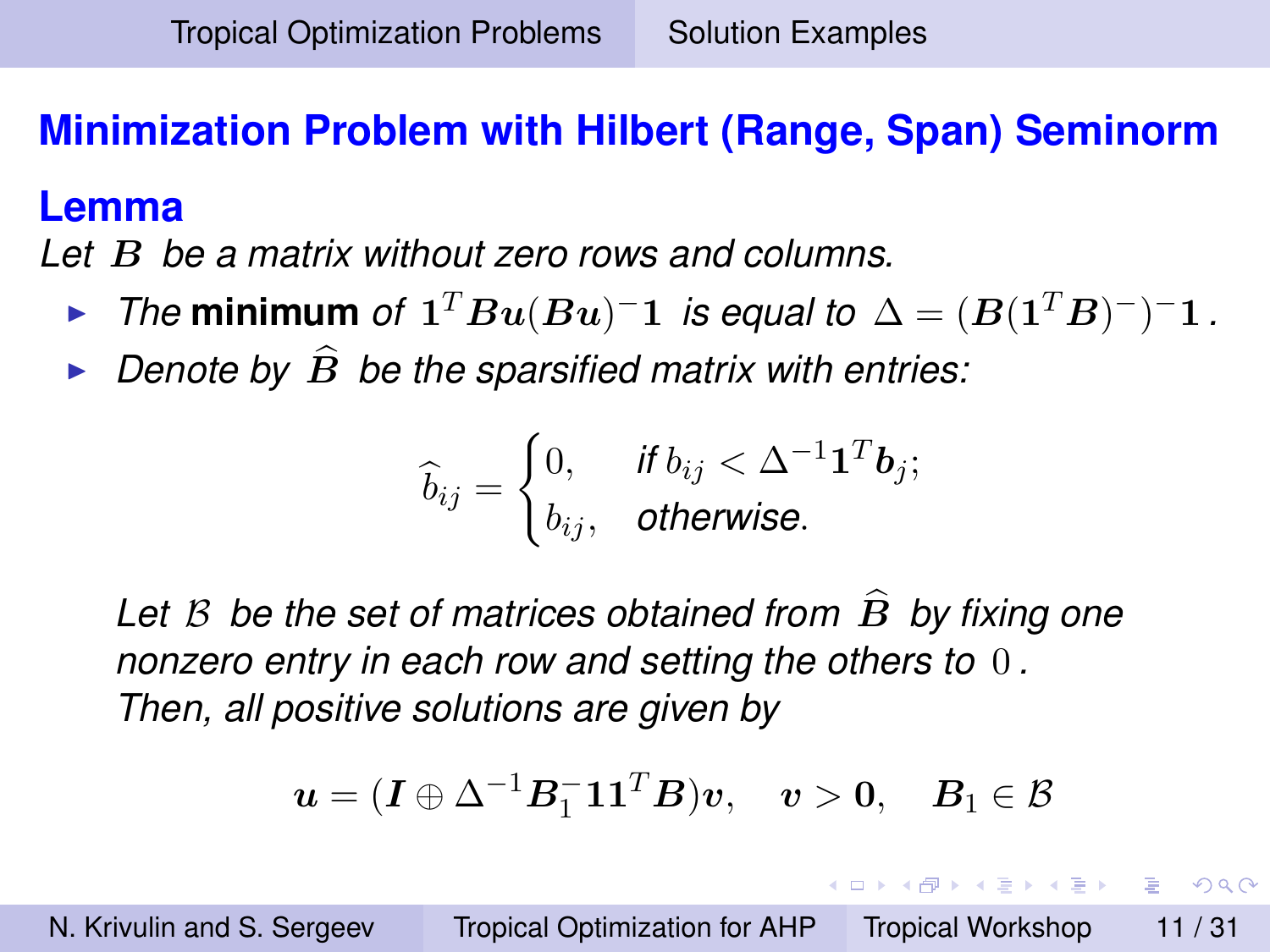→ 重き 4 重き …

 $2Q$ 

# <span id="page-11-0"></span>Analytical Hierarchy Process: Traditional Approach

### **Pairwise Comparison**

- $\blacktriangleright$  Given m criteria and n choices, the problem is to find priorities of choices from pairwise comparisons of criteria and of choices
- **Dutcome of comparison is given by a matrix**  $A = (a_{ij})$ , where  $a_{ij}$ shows the relative priority of choice  $i$  over  $j$
- $\blacktriangleright$  Note that  $a_{ij} = 1/a_{ji} > 0$
- $\triangleright$  Scale (Saaty, 2005):

| $a_{i,i}$      | Meaning                                   |
|----------------|-------------------------------------------|
| 1.             | $i$ equally important as $j$              |
| 3              | $i$ moderately more important than $j$    |
| 5              | $i$ strongly more important than $j$      |
| $\overline{7}$ | $i$ very strongly more important than $j$ |
| 9              | $i$ extremely more important than $j$     |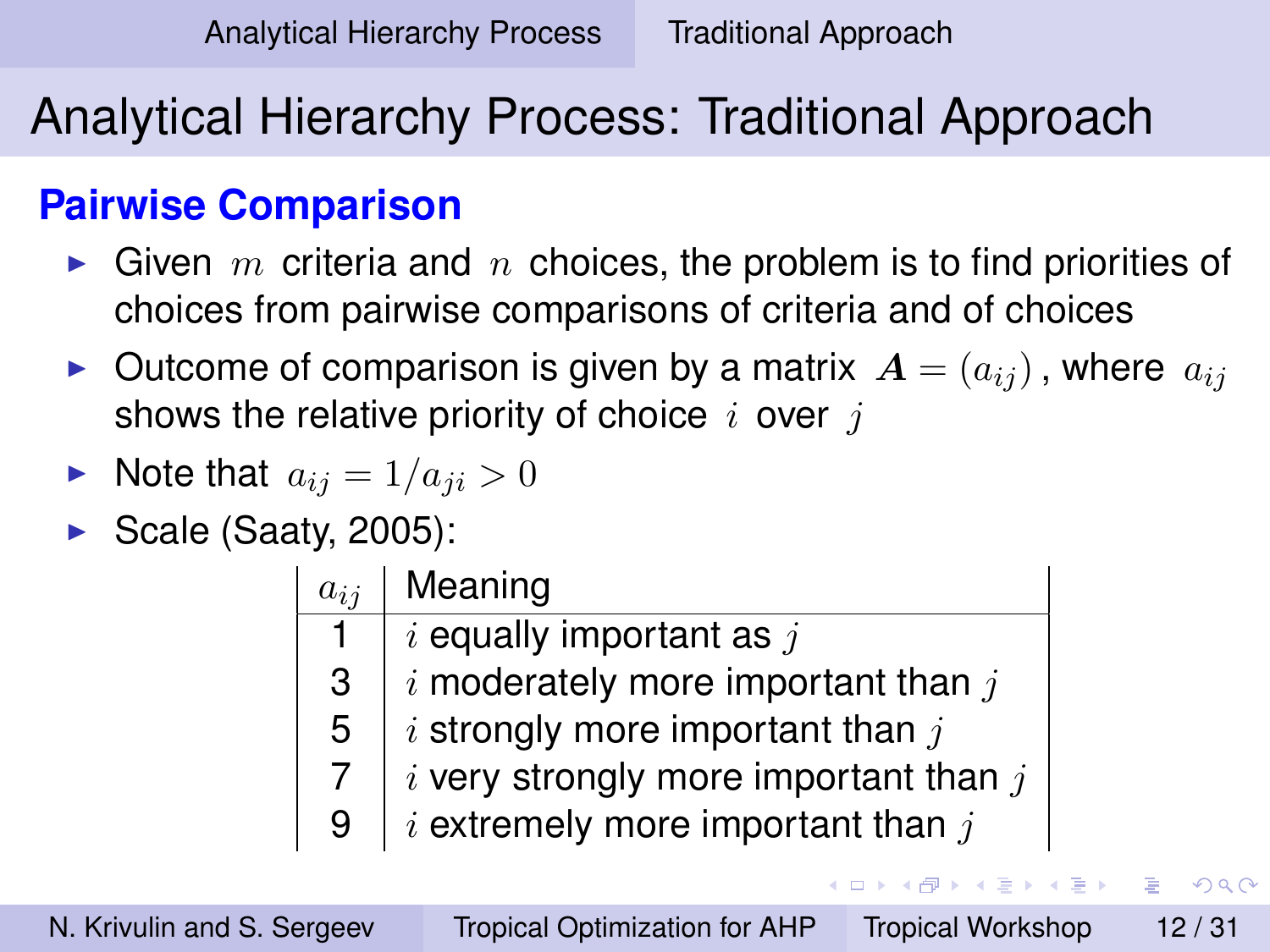### <span id="page-12-0"></span>**Consistency**

- A pairwise comparison matrix  $A$  is consistent if its entries are transitive to satisfy the condition  $a_{ij} = a_{ik}a_{ki}$  for all  $i, j, k$
- Each consistent matrix  $\boldsymbol{A}$  has unit rank and is given by  $\boldsymbol{A} = \boldsymbol{x} \boldsymbol{x}^T$  , where  $\,\boldsymbol{x}\,$  is a positive vector that entirely specifies  $\,\boldsymbol{A}$
- If a comparison matrix A is consistent, the vector x represents, up to a positive factor, the individual priorities of choices
- $\triangleright$  Since the comparison matrices are usually inconsistent, a problem arises to approximate these matrices by consistent matrices

重き イヨギー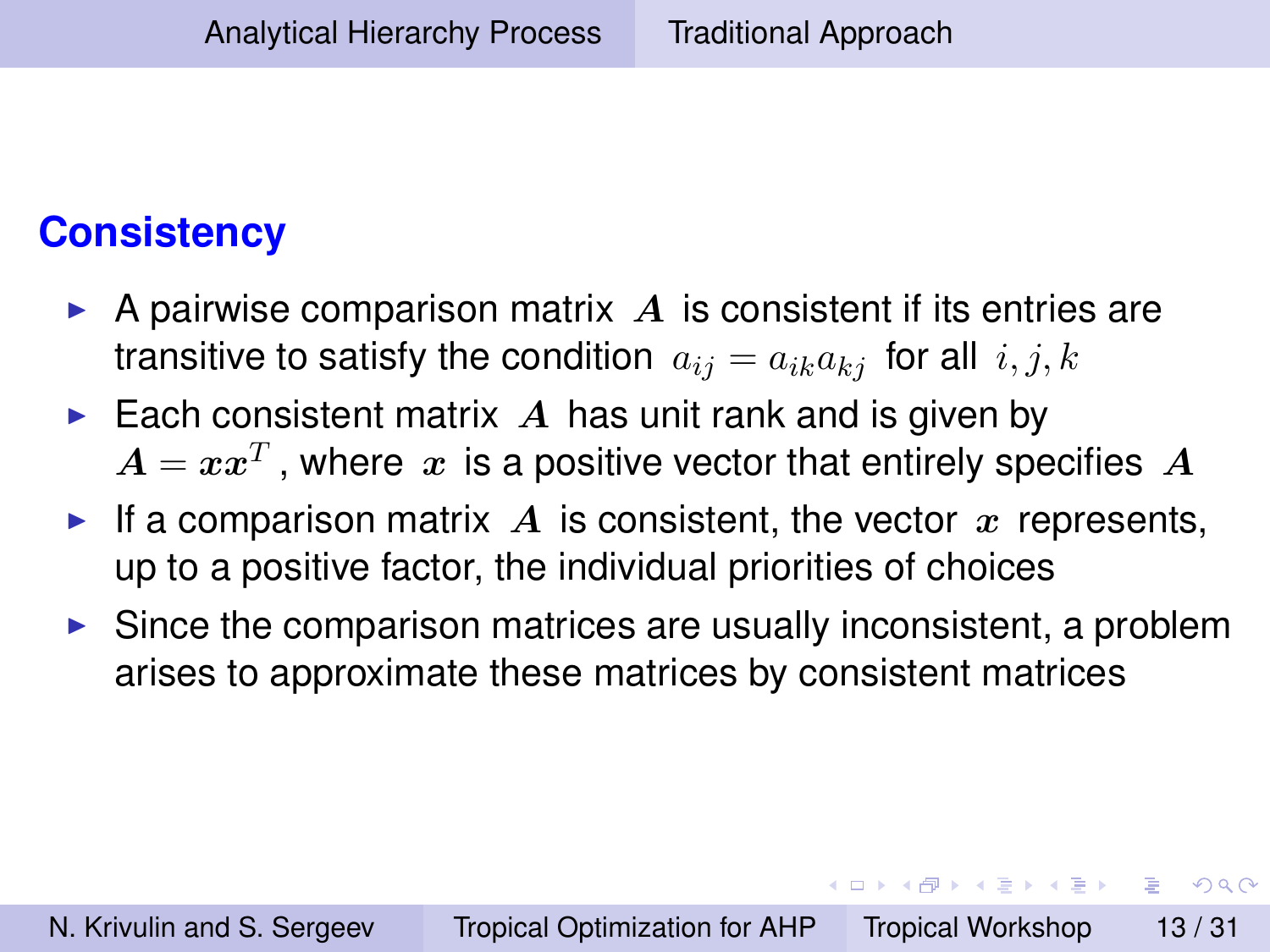### <span id="page-13-0"></span>**Principal Eigenvector Method and Weighted Sum Solution**

- $\triangleright$  The traditional AHP uses approximation of pairwise comparison matrices by consistent matrices with the principal eigenvectors
- Let  $A_0$  be a matrix of pairwise comparison of criteria, and  $A_k$  be a matrix of pairwise comparison of choices for criterion  $k$
- $\blacktriangleright$  Let  $\bm{w} = (w_k)_{k=1}^m$  be the principal eigenvector of  $\bm{A}_0$ : the vector of priorities (weights) for criteria
- Let  $x_k$  be the principal eigenvector of  $A_k$ : the vector of priorities of choices with respect to criterion  $k$
- If The resulting vector x of priorities of choices is calculated as

$$
\boldsymbol{x} = \sum_{k=1}^m w_k \boldsymbol{x}_k
$$

 $\left\{ \left\vert \left\langle \left\langle \mathbf{p} \right\rangle \right\rangle \right\vert \times \left\langle \left\langle \mathbf{p} \right\rangle \right\rangle \right\} \times \left\langle \left\langle \mathbf{p} \right\rangle \right\rangle \right\}$ 

 $\Omega$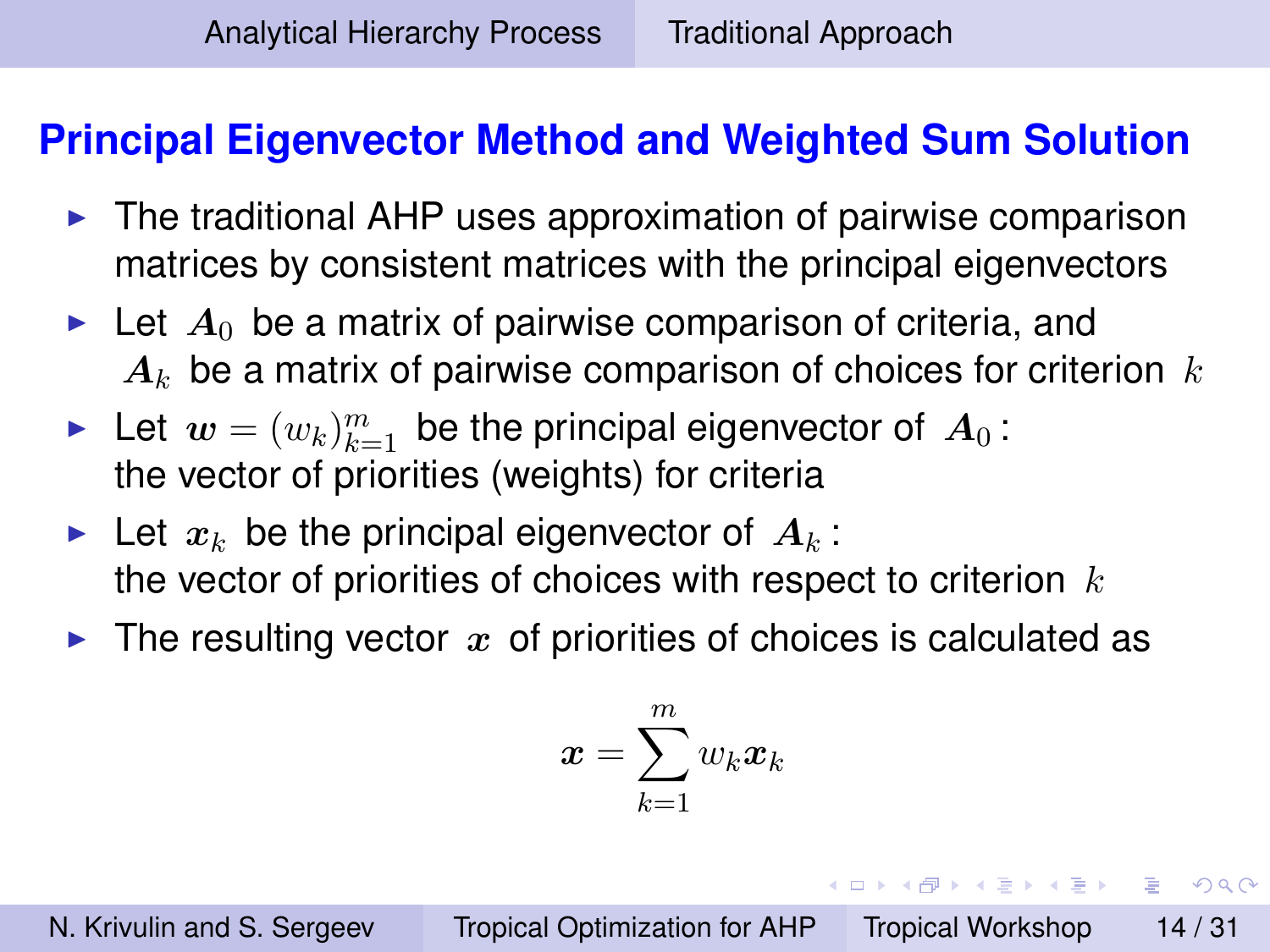# <span id="page-14-0"></span>Minimax approximation based AHP

### **Log-Chebyshev Approximation of Comparison Matrices**

Consider the problem to approximate a pairwise comparison matrix  $\mathbf{A} = (a_{ij})$  by a consistent matrix  $\mathbf{X} = (x_{ij})$ , where

$$
a_{ij} = 1/a_{ji}, \qquad x_{ij} = x_i/x_j
$$

The log-Chebyshev distance between  $A$  and  $X$  is defined as

$$
\max_{1 \le i,j \le n} |\log a_{ij} - \log x_{ij}| = \log \max_{1 \le i,j \le n} \max \left( \frac{a_{ij}}{x_{ij}}, \frac{x_{ij}}{a_{ij}} \right)
$$

Minimizing the log-Chebyshev distance is equivalent to minimizing

$$
\max_{1 \le i,j \le n} \max \left( \frac{a_{ij}}{x_{ij}}, \frac{x_{ij}}{a_{ij}} \right) = \max_{1 \le i,j \le n} \max \left( \frac{a_{ij}x_j}{x_i}, \frac{a_{ji}x_i}{x_j} \right) = \max_{1 \le i,j \le n} \frac{a_{ij}x_j}{x_i}
$$
\nN. Krivulin and S. Sergeev  
\n**Tropical Optimization for AHP Tropical Workshop** 15/31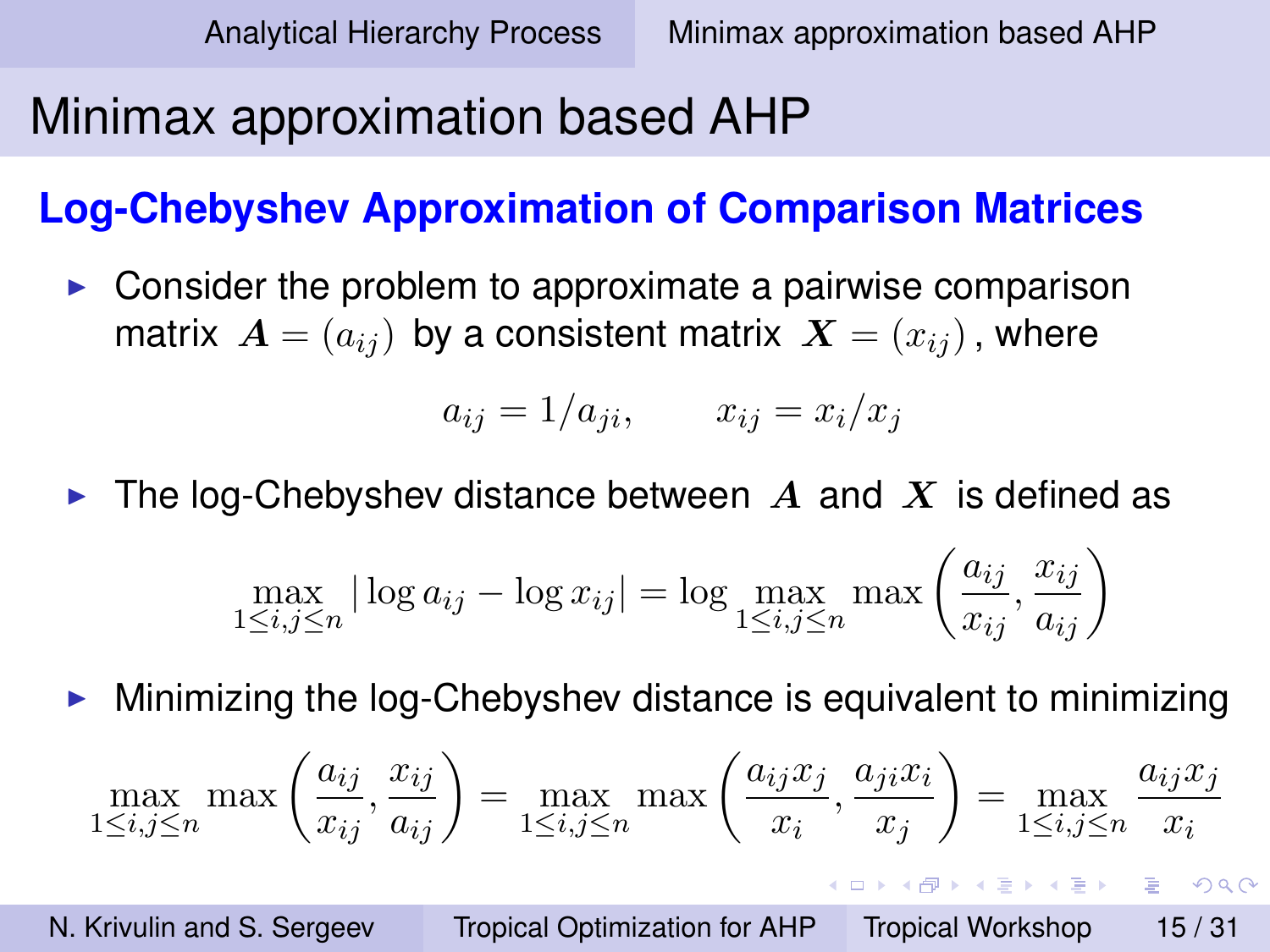## <span id="page-15-0"></span>**Approximation as Tropical Optimization Problem**

**I** Tropical representation of the objective function in terms of  $\mathbb{R}_{\text{max}}$ ,

$$
\max_{1 \le i,j \le n} \frac{a_{ij} x_j}{x_i} = \bigoplus_{1 \le i,j \le n} x_i^{-1} a_{ij} x_j = \boldsymbol{x}^- \boldsymbol{A} \boldsymbol{x}
$$

In the framework of the idempotent semifield  $\mathbb{R}_{\text{max}}$ , the minimax approximation problem takes the form

$$
\min_{x>0} x^{-}Ax
$$

#### **Theorem**

*Let* A *be a pairwise comparison matrix with tropical spectral radius* λ *,* and  $\boldsymbol{B} = (\lambda^{-1}\boldsymbol{A})^*$ . Then,

**all priority vectors are given by** 

$$
\boldsymbol{x} = \boldsymbol{B}\boldsymbol{u}, \qquad \boldsymbol{u} > \boldsymbol{0}
$$

 $2990$ 

イロト イ伊 トイヨ トイヨ トー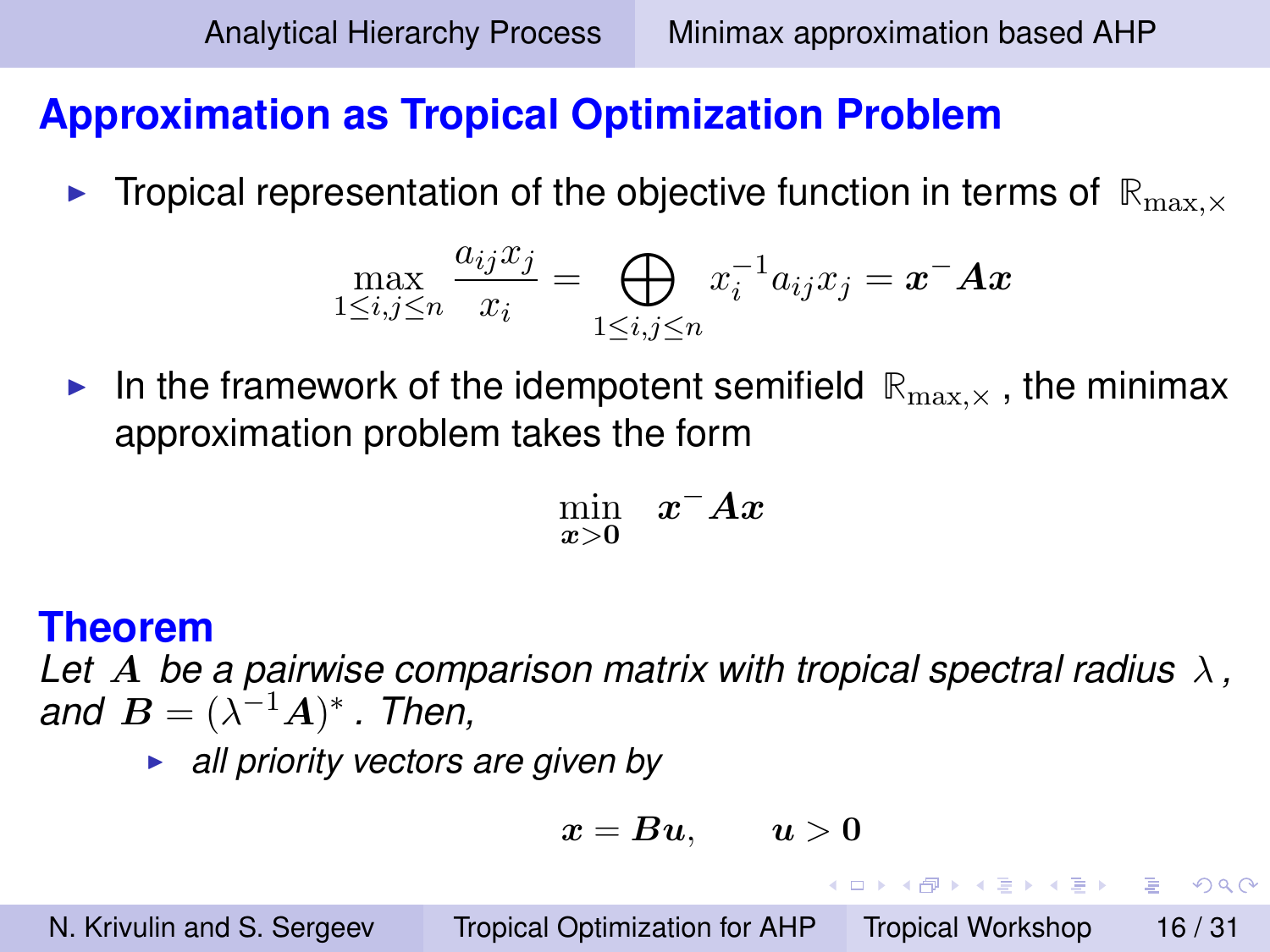#### <span id="page-16-0"></span>**Weighted Approximation Under Several Criteria**

Simultaneous minimax approximation of the matrices  $\boldsymbol{A}_k = (a_{ij}^{(k)})$ with weights  $w_k > 0$  by a consistent matrix involves minimizing

$$
\max_{1 \le k \le m} w_k \left( \max_{1 \le i,j \le n} (a_{ij}^{(k)} x_j) / x_i \right) = \max_{1 \le i,j \le n} \max_{1 \le k \le m} (w_k a_{ij}^{(k)}) x_j / x_i.
$$

In terms of  $\mathbb{R}_{\max,X}$ , the approximation problem takes the form

$$
\min_{\bm{x} > \bm{0}} \quad \bm{x}^-(w_1\bm{A}_1 \oplus \cdots \oplus w_m\bm{A}_m)\bm{x}
$$

#### **Theorem**

Let  $A_1, \ldots, A_m$  be comparison matrices,  $w_1, \ldots, w_m$  be weights,  $C = w_1 A_1 \oplus \cdots \oplus w_m A_m$  be a matrix with tropical spectral radius  $\mu$ , and  $\boldsymbol{B} = (\mu^{-1}\boldsymbol{C})^*$  *. Then,* 

**all priority vectors are given by** 

$$
\boldsymbol{x} = \boldsymbol{B}\boldsymbol{u}, \qquad \boldsymbol{u} > \boldsymbol{0}
$$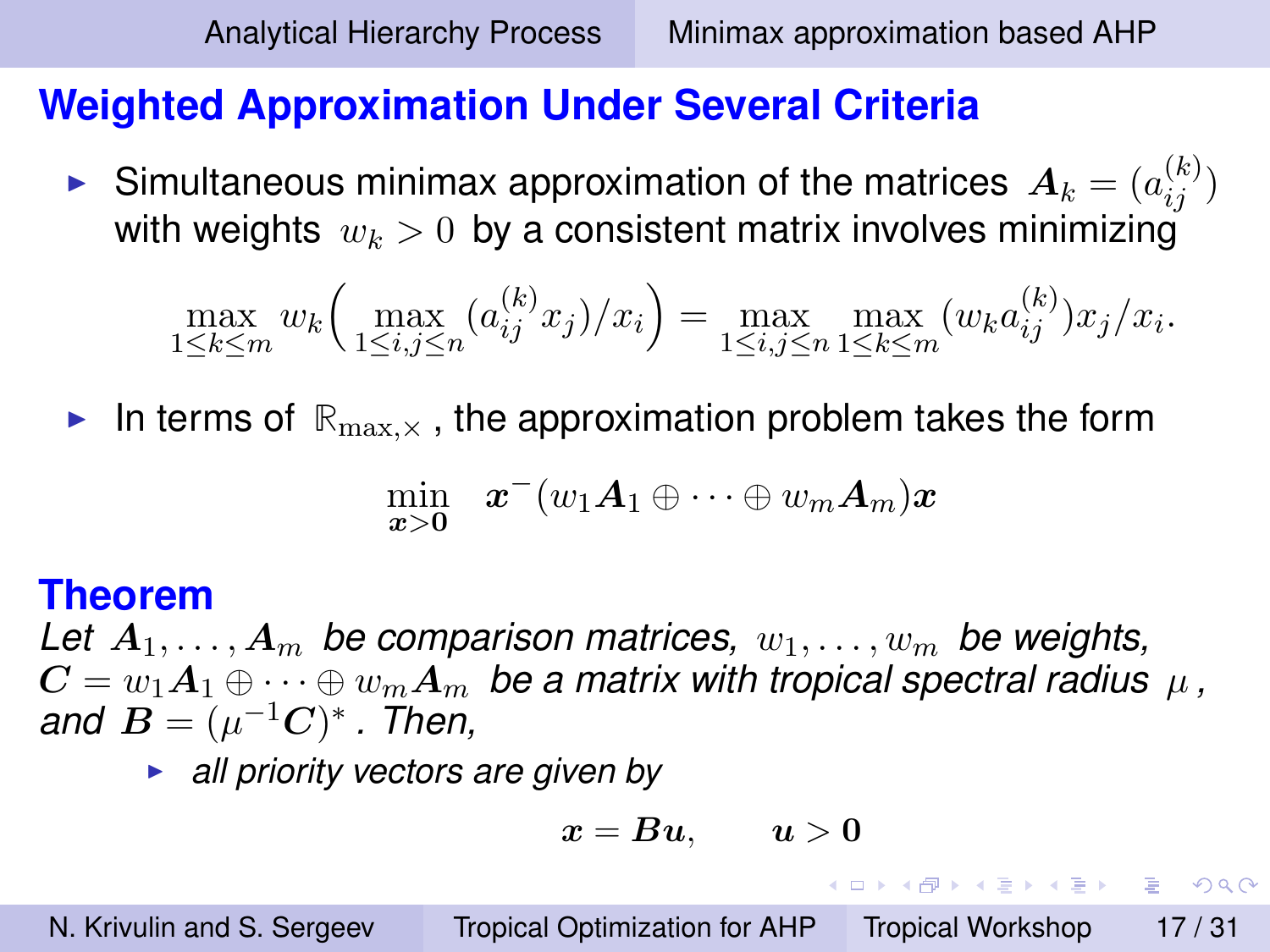#### <span id="page-17-0"></span>**Most and Least Differentiating Priority Vectors**

- If The priority vectors  $x = Bu$  obtained by the minimax approximation may be not unique up to a positive factor
- $\blacktriangleright$  Further analysis is then needed to reduce to a few representative solutions, such as some "best" and "worst" priority vectors
- $\triangleright$  One can take two vectors that most and least differentiate between the choices with the highest and lowest priorities
- $\blacktriangleright$  The most and least differentiating priority vectors are obtained by maximizing and minimizing the contrast ratio

$$
\max_{1 \leq i \leq n} x_i / \min_{1 \leq i \leq n} x_i = \max_{1 \leq i \leq n} x_i \times \max_{1 \leq i \leq n} x_i^{-1}
$$

In terms of the semifield  $\mathbb{R}_{\max,\times}$ , the contrast ratio is written as

$$
\mathbf{1}^T \boldsymbol{x} \boldsymbol{x}^- \mathbf{1} = \mathbf{1}^T \boldsymbol{B} \boldsymbol{u} (\boldsymbol{B} \boldsymbol{u})^- \mathbf{1}
$$

(ロトイ団) → イ君 → イ君 →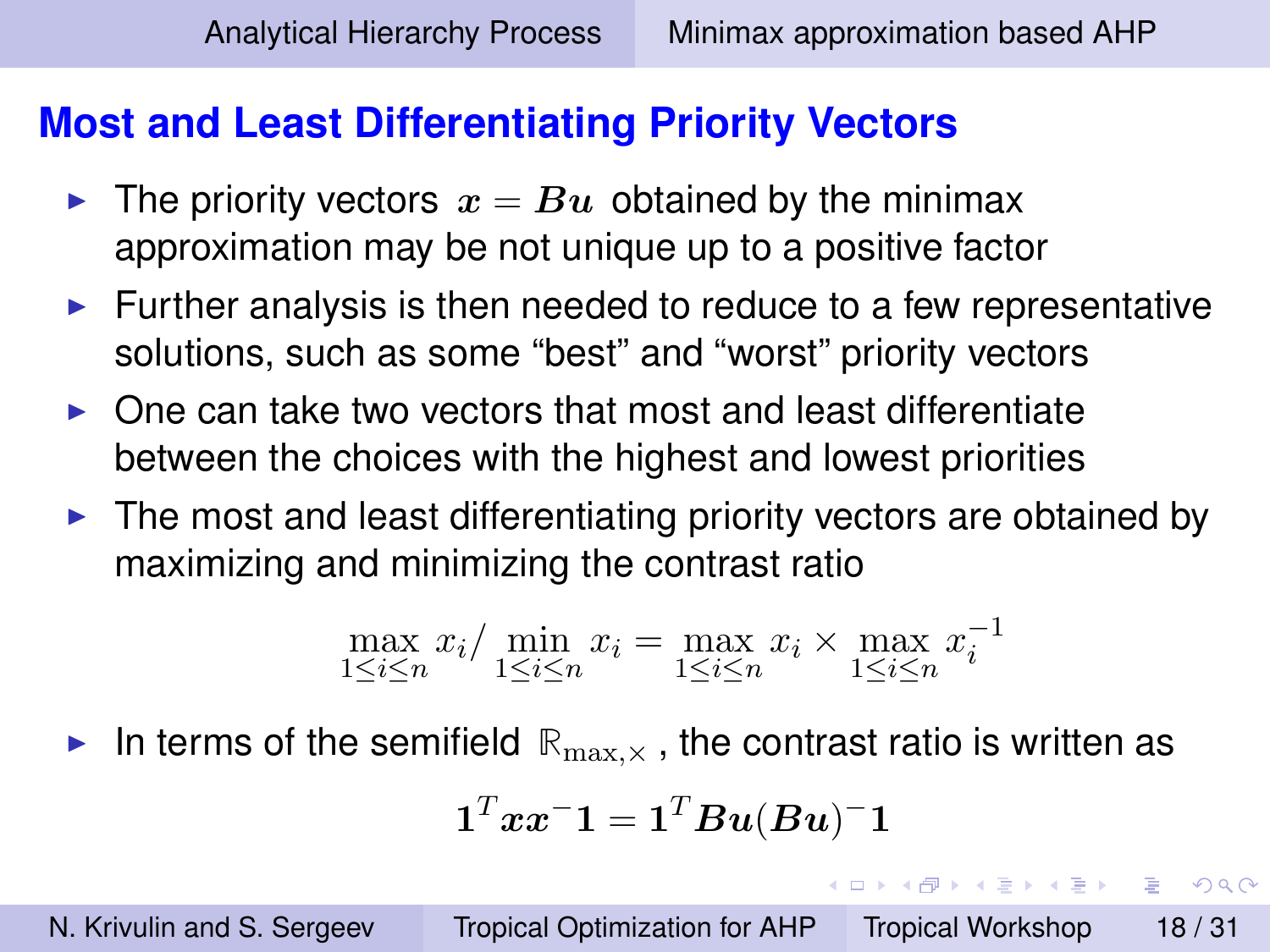### <span id="page-18-0"></span>**Most Differentiating Priority Vector**

In terms of the semifield  $\mathbb{R}_{\max,X}$ , the problem to maximize the contrast ratio is written as

$$
\max_{\bm{u} > \bm{0}} ~~ \bm{1}^T\bm{B}\bm{u}(\bm{B}\bm{u})^- \bm{1}
$$

If u is a solution, then  $x = Bu$  is the most differentiating vector

イロト イ押ト イヨト イヨト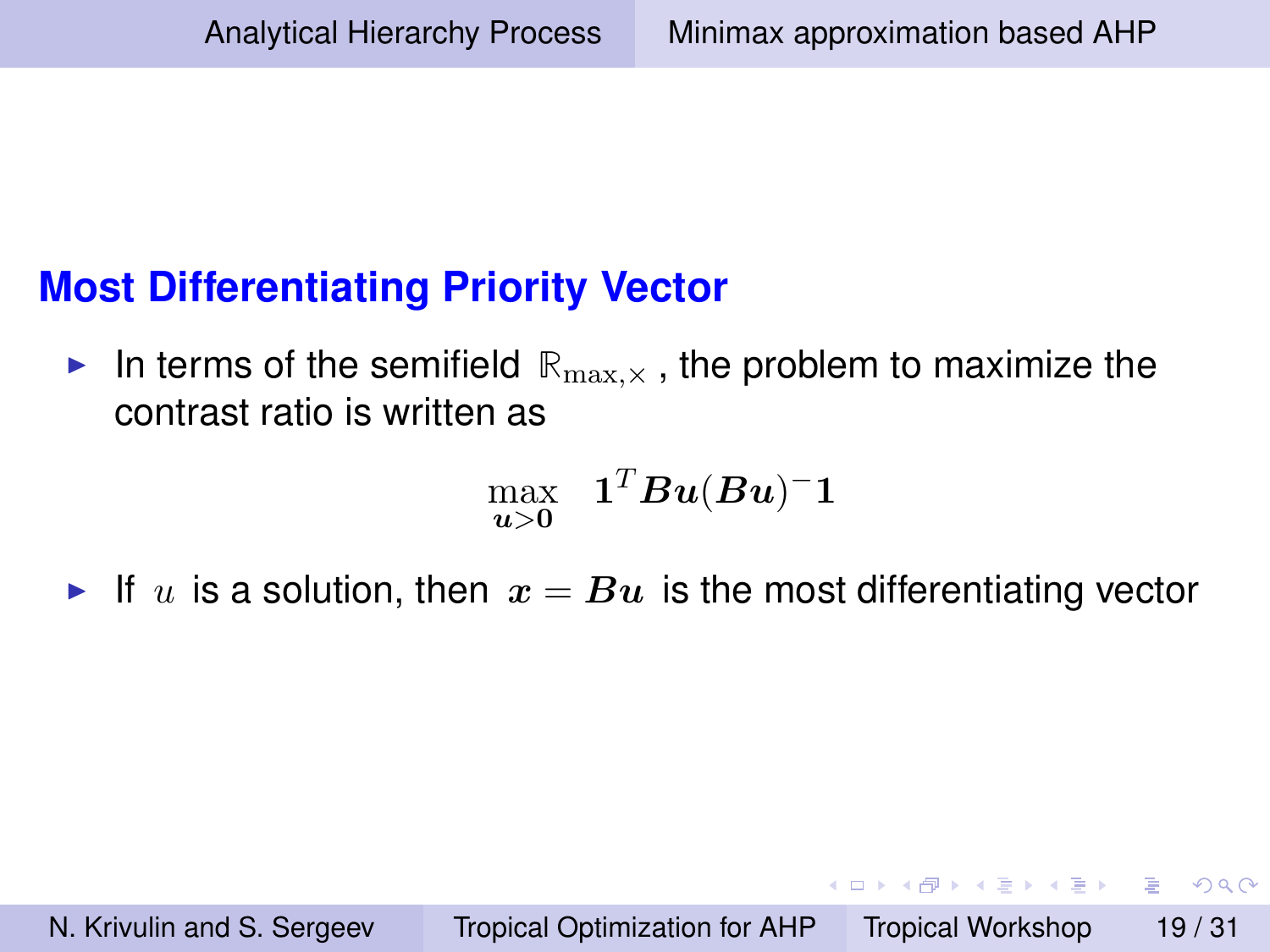## <span id="page-19-0"></span>**Most Differentiating Priority Vector**

#### **Theorem**

Let B be a matrix defining a set of priority vectors  $x = Bu$ ,  $u > 0$ , *and*  $B_{lk}$  *be the matrix obtained from*  $B = (b_i)$  *by fixing the entry*  $b_{lk}$ *and replacing the others by* 0 *.*

- ► The maximum of  $\mathbf{1}^T B u(Bu)^- \mathbf{1}$  is equal to  $\Delta = \mathbf{1}^T BB^- \mathbf{1}$
- **Fig. 7 The most differentiating priority vectors** are given by

$$
\textbf{\textit{x}}=\textbf{\textit{B}}(\textbf{\textit{I}}\oplus \textbf{\textit{B}}_{lk}^{-}\textbf{\textit{B}})\textbf{\textit{v}},\quad \textbf{\textit{v}}>0,
$$

where the indices  $k$  and  $l$  satisfy the condition  $\mathbf{1}^T\boldsymbol{b}_kb_{lk}^{-1}=\Delta$ 

K ロ X × 伊 X × ミ X × ミ X → ミ ミ …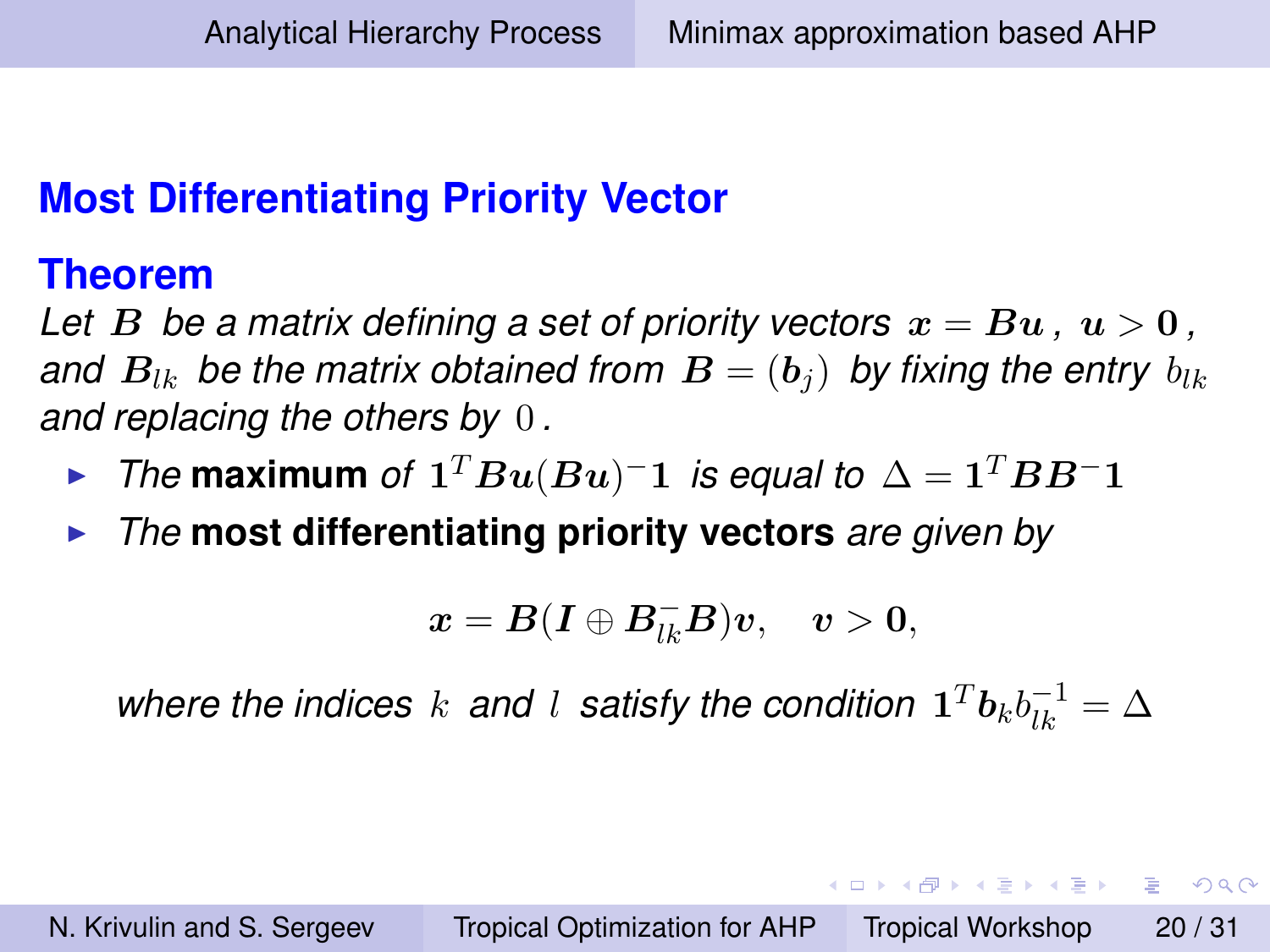### <span id="page-20-0"></span>**Least Differentiating Priority Vector**

In terms of the semifield  $\mathbb{R}_{\max,X}$ , the problem to minimize the contrast ratio is written as

$$
\min_{\bm{u} > \bm{0}} ~~ \bm{1}^T\bm{B}\bm{u}(\bm{B}\bm{u})^- \bm{1}
$$

If u is a solution, then  $x = Bu$  is the least differentiating vector

イロト イ押ト イヨト イヨト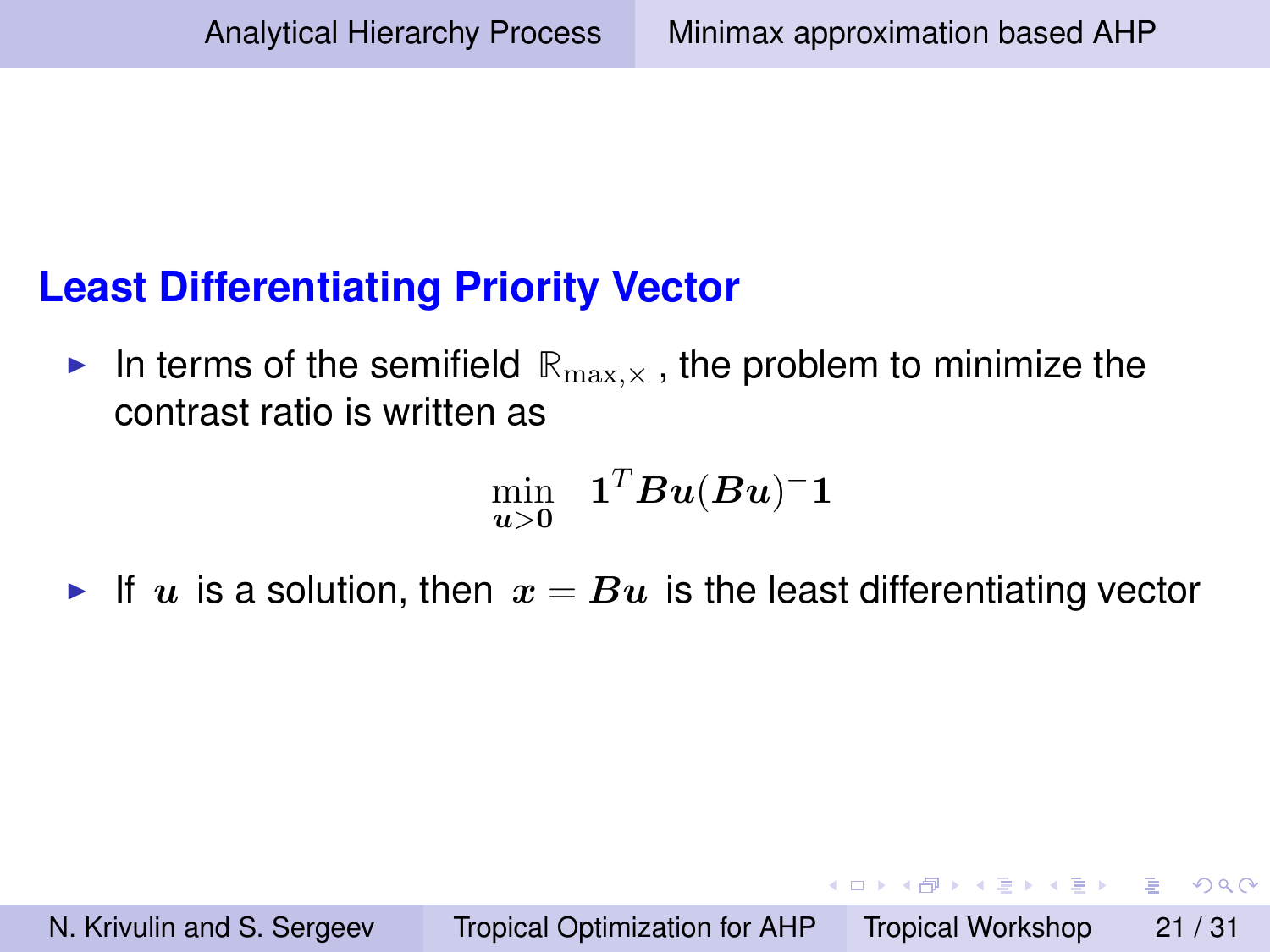イロト イ押 トイヨ トイヨ トー

 $2Q$ 

## <span id="page-21-0"></span>**Least Differentiating Priority Vector**

#### **Theorem**

*Let* B be a matrix defining a set of priority vectors  $x = Bu$ ,  $u > 0$ .

- ► The minimum of  $\mathbf{1}^T B u(Bu)^{-} \mathbf{1}$  is equal to  $\Delta = (B(\mathbf{1}^T B)^{-})^{-} \mathbf{1}$  *.*
- $\blacktriangleright$  *Denote by*  $\widehat{B}$  *be the sparsified matrix with entries:*

$$
\widehat{b}_{ij} = \begin{cases} 0, & \text{if } b_{ij} < \Delta^{-1} \mathbf{1}^T \mathbf{b}_j; \\ b_{ij}, & \text{otherwise.} \end{cases}
$$

Let  $\beta$  be the set of matrices obtained from  $\hat{B}$  by fixing one *nonzero entry in each row and setting the others to* 0 *. Then the* **least differentiating priority vectors** *are given by*

$$
\boldsymbol{u} = (\boldsymbol{I} \oplus \Delta^{-1} \boldsymbol{B}_1^- \boldsymbol{1} \boldsymbol{1}^T \boldsymbol{B}) \boldsymbol{v}, \quad \boldsymbol{v} > \boldsymbol{0}, \quad \boldsymbol{B}_1 \in \mathcal{B}
$$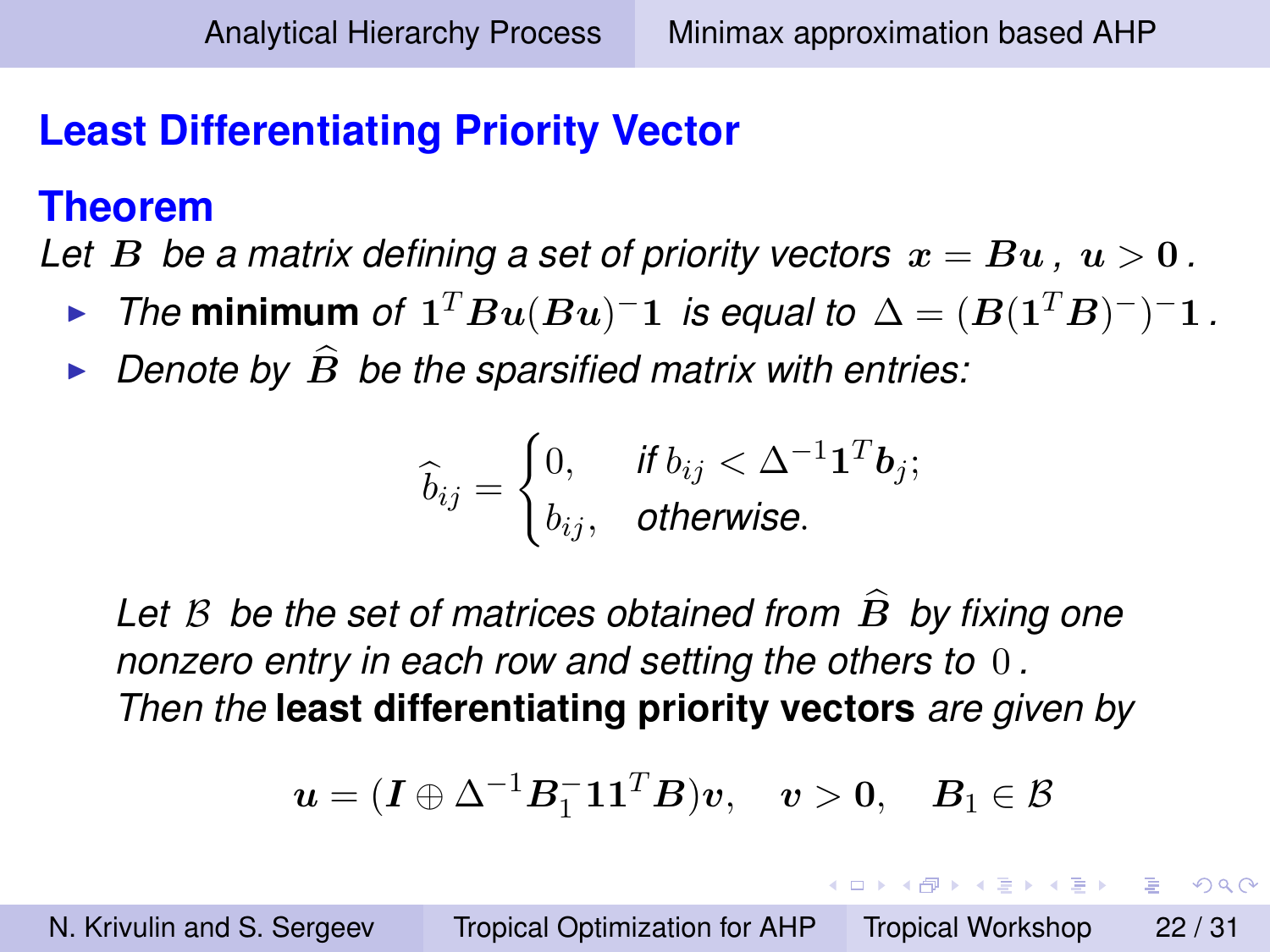# <span id="page-22-0"></span>Illustrative Example: Selecting Plan for Vacation

#### **Problem: Select a Place to Spend a Week (Saaty, 1977)**

 $\blacktriangleright$  Five criteria: (1) cost of the trip from Philadelphia, (2) sight-seeing opportunities, (3) entertainment (doing things), (4) way of travel, (5) eating places; with the criteria comparison matrix

$$
\mathbf{A}_0 = \begin{pmatrix} 1 & 1/5 & 1/5 & 1 & 1/3 \\ 5 & 1 & 1/5 & 1/5 & 1 \\ 5 & 5 & 1 & 1/5 & 1 \\ 1 & 5 & 5 & 1 & 5 \\ 3 & 1 & 1 & 1/5 & 1 \end{pmatrix}
$$

 $\triangleright$  Four places: (1) short trips from Philadelphia (i.e., New York, Washington, Atlantic City, New Hope, etc.), (2) Quebec, (3) Denver, (4) California

N. Krivulin and S. Sergeev [Tropical Optimization for AHP](#page-0-0) Tropical Workshop 23 / 31

→ 重き → 重き →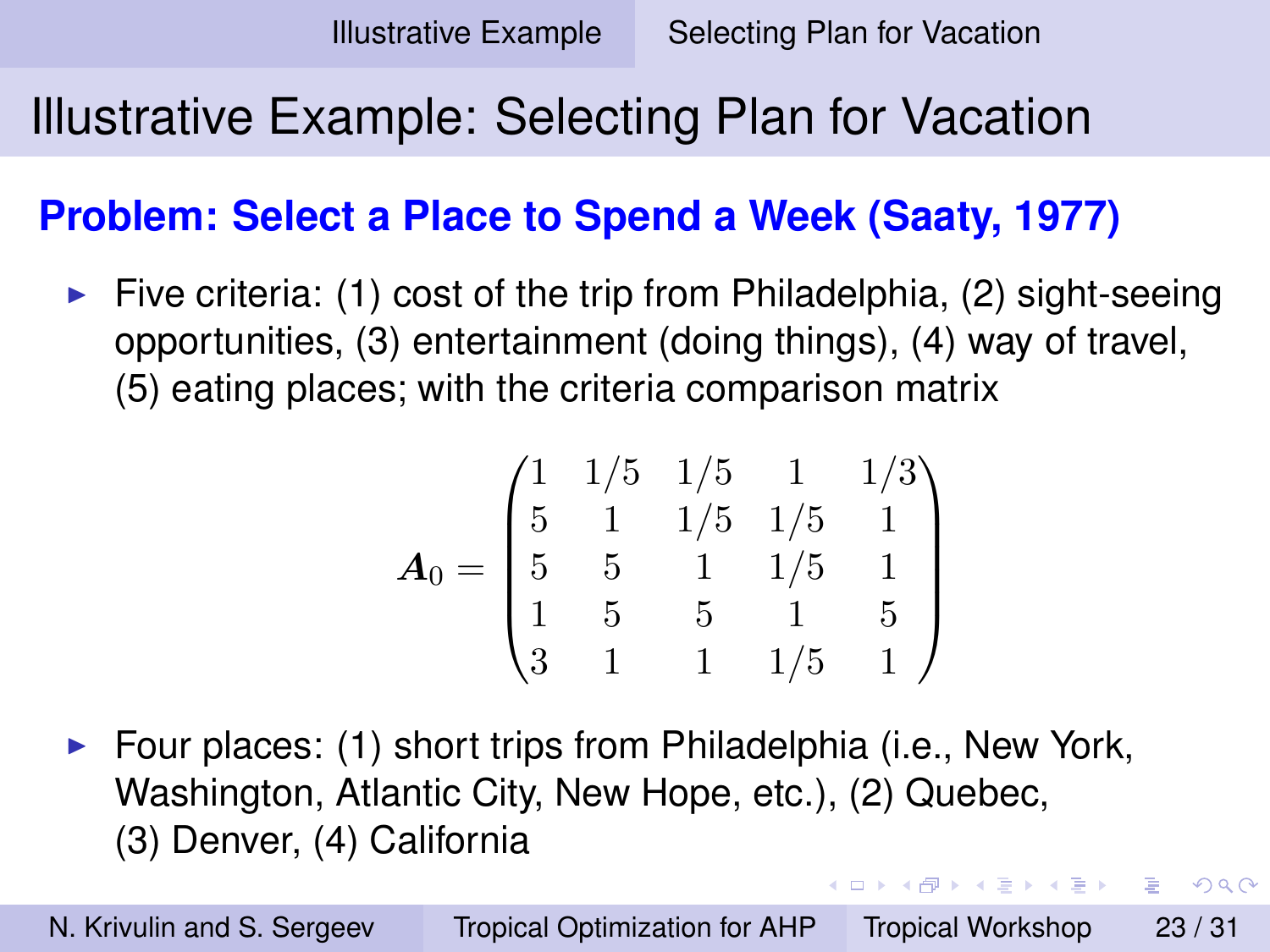#### <span id="page-23-0"></span>**Problem (cont.)**

 $\blacktriangleright$  Pairwise comparison matrices of places with respect to criteria

$$
A_1 = \begin{pmatrix} 1 & 3 & 7 & 9 \\ 1/3 & 1 & 6 & 7 \\ 1/7 & 1/6 & 1 & 3 \\ 1/9 & 1/7 & 1/3 & 1 \end{pmatrix}, \qquad A_2 = \begin{pmatrix} 1 & 1/5 & 1/6 & 1/4 \\ 5 & 1 & 2 & 4 \\ 6 & 1/2 & 1 & 6 \\ 4 & 1/4 & 1/6 & 1 \end{pmatrix},
$$

$$
A_3 = \begin{pmatrix} 1 & 7 & 7 & 1/2 \\ 1/7 & 1 & 1 & 1/7 \\ 1/7 & 1 & 1 & 1/7 \\ 2 & 7 & 7 & 1 \end{pmatrix}, \qquad A_4 = \begin{pmatrix} 1 & 4 & 1/4 & 1/3 \\ 1/4 & 1 & 1/2 & 3 \\ 4 & 2 & 1 & 3 \\ 3 & 1/3 & 1/3 & 1 \end{pmatrix},
$$

$$
A_5 = \begin{pmatrix} 1 & 1 & 7 & 4 \\ 1/4 & 1/6 & 1 & 1/4 \\ 1/4 & 1/3 & 4 & 1 \end{pmatrix}
$$

**K ロ ▶ K 何 ▶ K ヨ ▶ K ヨ ▶** 

 $\Rightarrow$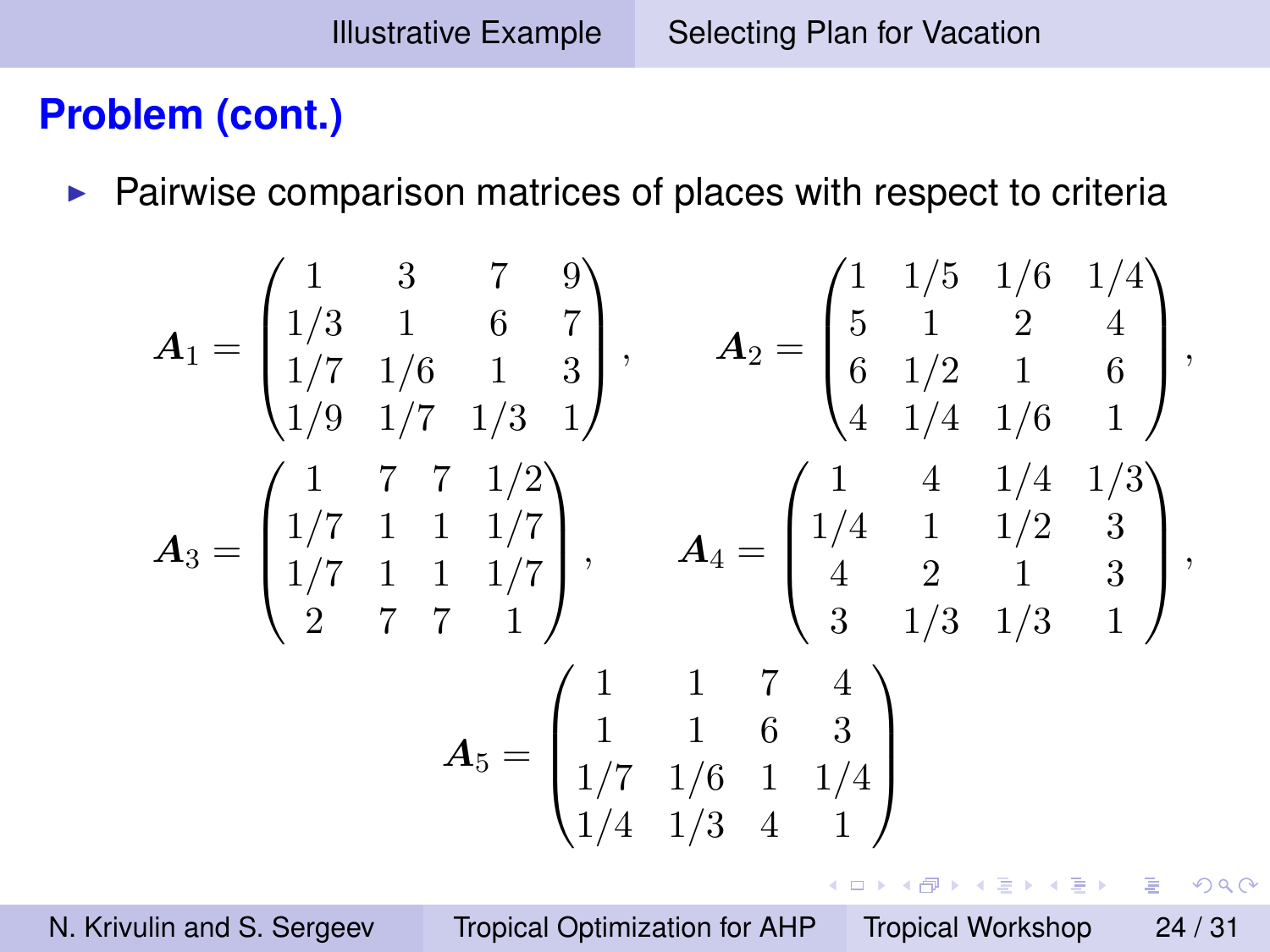### <span id="page-24-0"></span>**Solution: Evaluating Priority Vector (Weights) for Criteria**

In The tropical spectral radius of the comparison matrix  $A_0$ 

$$
\lambda = (a_{14}a_{43}a_{32}a_{21})^{1/4} = 5^{3/4}
$$

 $\blacktriangleright$  The Kleene star of the matrix  $\lambda^{-1}\boldsymbol{A}_0$ 

$$
(\lambda^{-1}A_0)^* = I \oplus \lambda^{-1}A_0 \oplus \lambda^{-2}A_0^2 \oplus \lambda^{-3}A_0^3 \oplus \lambda^{-4}A_0^4
$$
  
= 
$$
\begin{pmatrix} 1 & 5^{-1/4} & 5^{-1/2} & 5^{-3/4} & 5^{-1/2} \\ 5^{1/4} & 1 & 5^{-1/4} & 5^{-1/2} & 5^{-1/4} \\ 5^{1/2} & 5^{1/4} & 1 & 5^{-1/4} & 1 \\ 5^{3/4} & 5^{1/2} & 5^{1/4} & 1 & 5^{1/4} \\ 3 \cdot 5^{-3/4} & 3 \cdot 5^{-1} & 3 \cdot 5^{-5/4} & 3 \cdot 5^{-3/2} & 3 \cdot 5^{-5/4} \end{pmatrix}
$$

The priority (weight) vector for criteria (pseudo-quadratic problem)

$$
\mathbf{w} = (1, 5^{1/4}, 5^{1/2}, 5^{3/4}, 3 \cdot 5^{-3/4})
$$

 $299$ 

イロト イ押 トイヨ トイヨ トー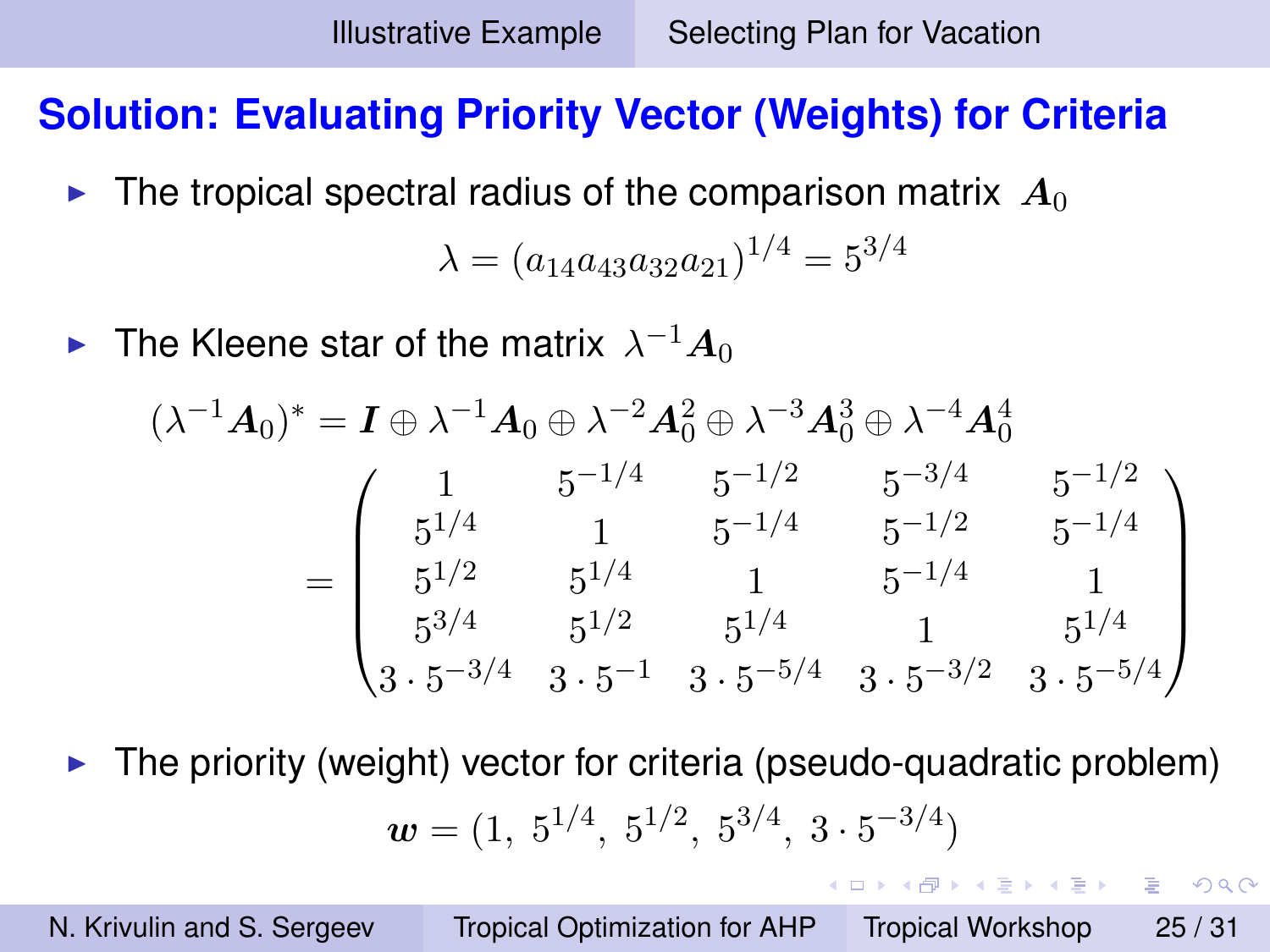#### <span id="page-25-0"></span>**Derivation of All Priority Vectors for Places**

 $\blacktriangleright$  The weighted combination of comparison matrices of places

$$
C = A_1 \oplus 5^{1/4} A_2 \oplus 5^{1/2} A_3 \oplus 5^{3/4} A_4 \oplus (3 \cdot 5^{-3/4}) A_5
$$
  
= 
$$
\begin{pmatrix} 5^{3/4} & 7 \cdot 5^{1/2} & 7 \cdot 5^{1/2} & 9 \\ 5^{5/4} & 5^{3/4} & 6 & 3 \cdot 5^{3/4} \\ 4 \cdot 5^{3/4} & 2 \cdot 5^{3/4} & 5^{3/4} & 3 \cdot 5^{3/4} \\ 3 \cdot 5^{3/4} & 7 \cdot 5^{1/2} & 7 \cdot 5^{1/2} & 5^{3/4} \end{pmatrix}
$$

 $\blacktriangleright$  The tropical spectral radius of matrix  $C$ 

$$
\mu = (c_{13}c_{31})^{1/2} = 2 \cdot 5^{5/8}7^{1/2}
$$

N. Krivulin and S. Sergeev [Tropical Optimization for AHP](#page-0-0) Tropical Workshop 26 / 31

 $A\circ \Xi\circ \lambda\circ A\circ \Xi\circ \lambda\circ$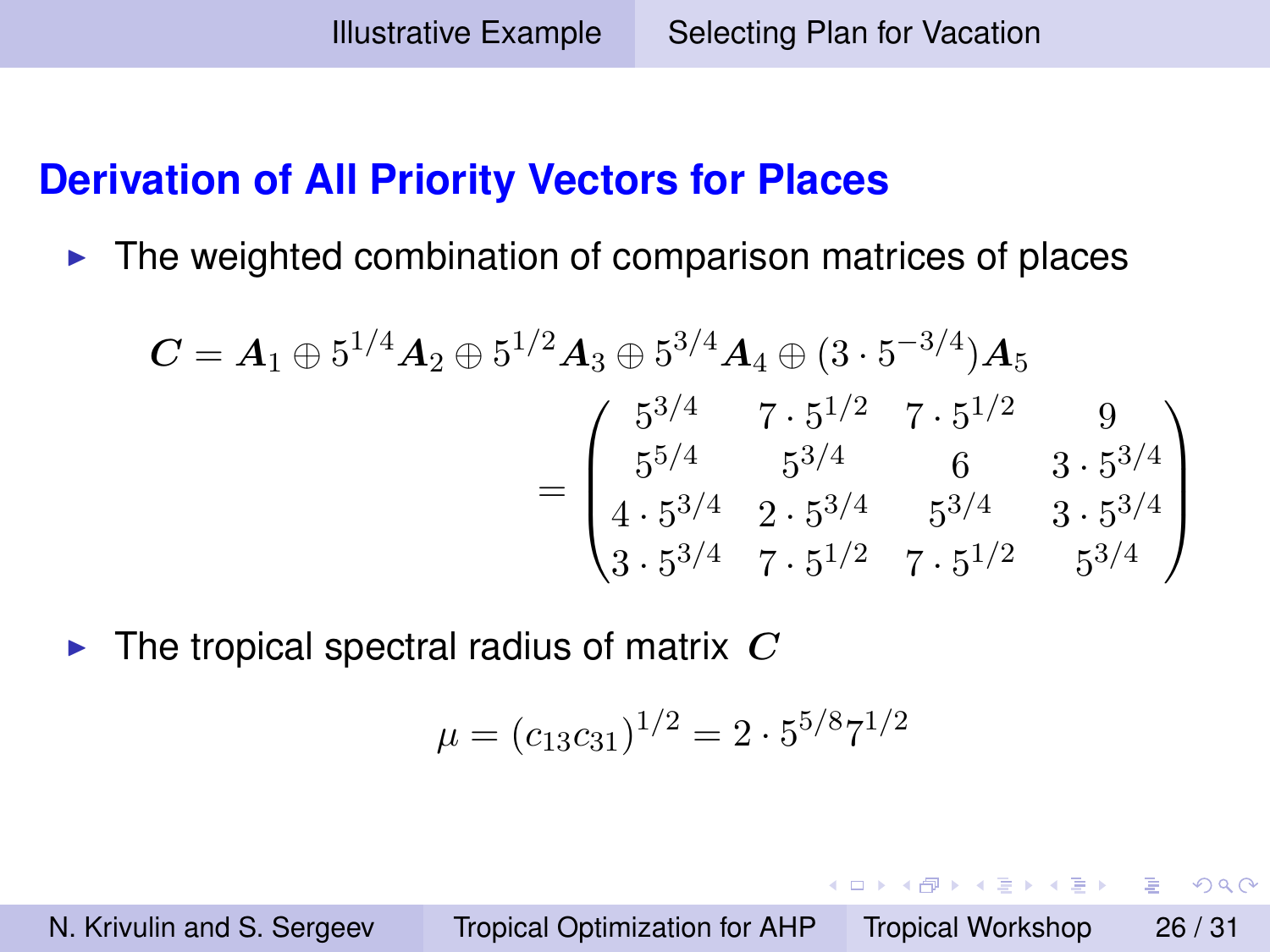#### <span id="page-26-0"></span>**Derivation of All Priority Vectors for Places (cont.)**

 $\blacktriangleright$  The Kleene star of matrix  $\mu^{-1}\boldsymbol{C}$ 

$$
(\mu^{-1}C)^{*} = I \oplus \mu^{-1}C \oplus \mu^{-2}C^{2} \oplus \mu^{-3}C^{3}
$$
  
= 
$$
\begin{pmatrix} 1 & r/4 & r/4 & 3/4 \\ 3/r & 1 & 3/4 & 3/r \\ 4/r & 1 & 1 & 3/r \\ 1 & r/4 & r/4 & 1 \end{pmatrix}, \qquad r = 2 \cdot 7^{1/2}5^{-1/8} \approx 4.33
$$

 $\blacktriangleright$  All solution vectors (pseudo-quadratic problem)

$$
\boldsymbol{x} = \boldsymbol{B}\boldsymbol{u}, \qquad \boldsymbol{B} = \begin{pmatrix} 1 & r/4 & 3/4 \\ 3/r & 1 & 3/r \\ 4/r & 1 & 3/r \\ 1 & r/4 & 1 \end{pmatrix}, \qquad \boldsymbol{u} > \boldsymbol{0}
$$

 $A\equiv\mathbb{R}^n,\ A\equiv\mathbb{R}^n.$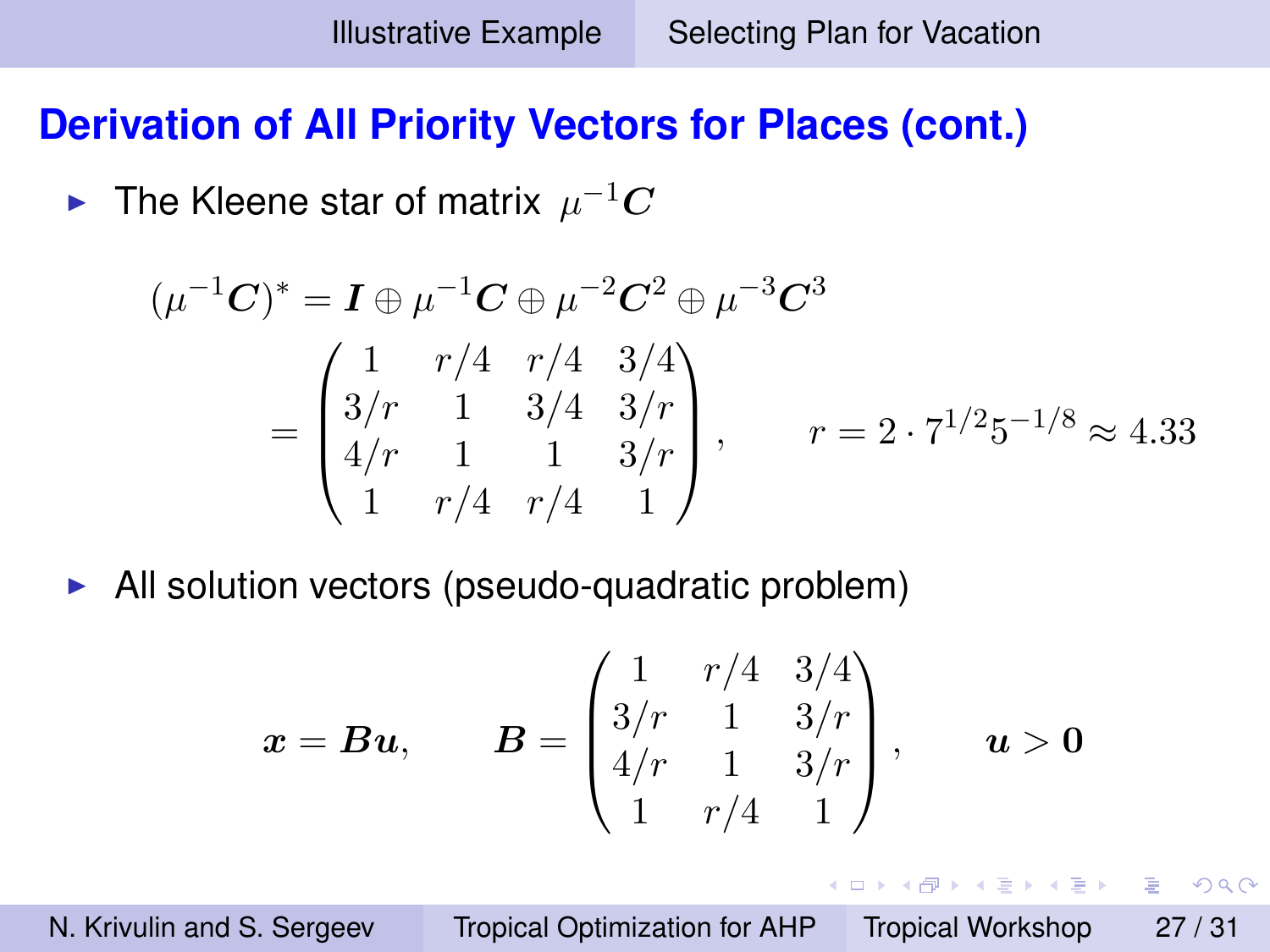### <span id="page-27-0"></span>**Evaluation of Most Differentiating Solutions**

 $\blacktriangleright$  The vectors with maximum differentiation between choices of lowest and highest priorities (maximization of Hilbert seminorm)

$$
\boldsymbol{x}_1 = \begin{pmatrix} 1 \\ 3/r \\ 4/r \\ 1 \end{pmatrix} u, \quad \boldsymbol{x}_2 = \begin{pmatrix} 3/4 \\ 3/r \\ 3/r \\ 1 \end{pmatrix} v, \quad u, v > 0, \quad r = 2 \cdot 7^{1/2} 5^{-1/8} \approx 4.33
$$

Examples of vectors with  $u = v = 1$ 

 $\boldsymbol{x}_1 \approx (1.00, 0.69, 0.92, 1.00)^T, \qquad \boldsymbol{x}_2 \approx (0.75, 0.69, 0.69, 1.00)^T$ 

 $\blacktriangleright$  The priority order of places according to the vectors

$$
(4) \equiv (1) \succ (3) \succ (2), \qquad (4) \succ (1) \succ (3) \equiv (2)
$$

 $2990$ 

イロト イ押 トイヨ トイヨ トーヨー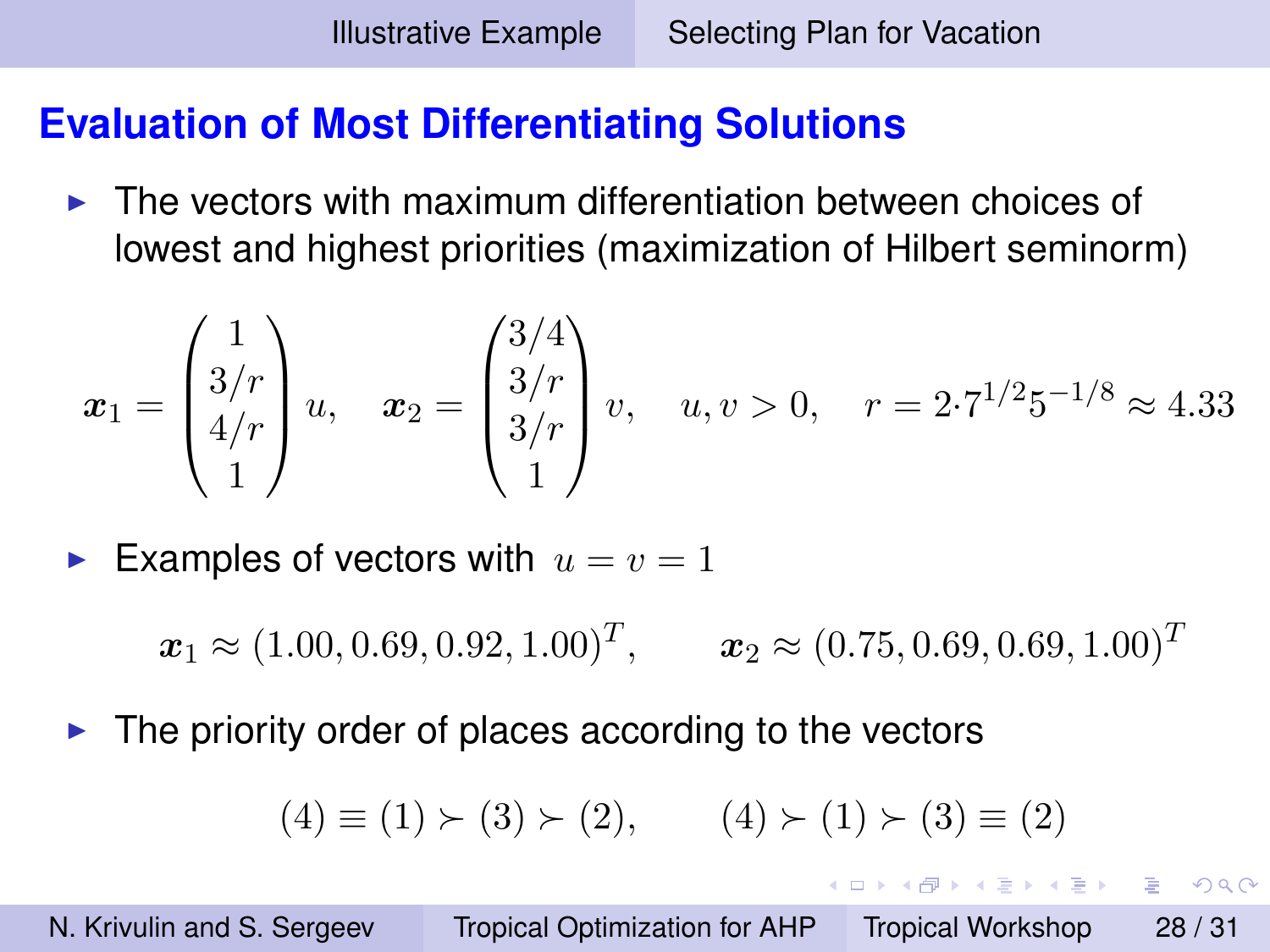### <span id="page-28-0"></span>**Evaluation of Least Differentiating Solutions**

 $\blacktriangleright$  The vectors with minimum differentiation between choices of lowest and highest priorities (minimization of Hilbert seminorm)

$$
\boldsymbol{x}_1 = \begin{pmatrix} 1 \\ 4/r \\ 4/r \\ 1 \end{pmatrix} u, \qquad u > 0, \quad r = 2 \cdot 7^{1/2} 5^{-1/8} \approx 4.33
$$

Example of vectors with  $u = 1$  and related priority order

$$
\boldsymbol{x}_1 \approx (1.00, 0.92, 0.92, 1.00)^T, \qquad (4) \equiv (1) \succ (3) \equiv (2)
$$

Combined new orders versus order by (Saaty, 1977)

NEW:  $(4) \ge (1) \ge (3) \ge (2)$  OLD:  $(1) \ge (3) \ge (4) \ge (2)$ 

 $2990$ 

→ 重き → 重き →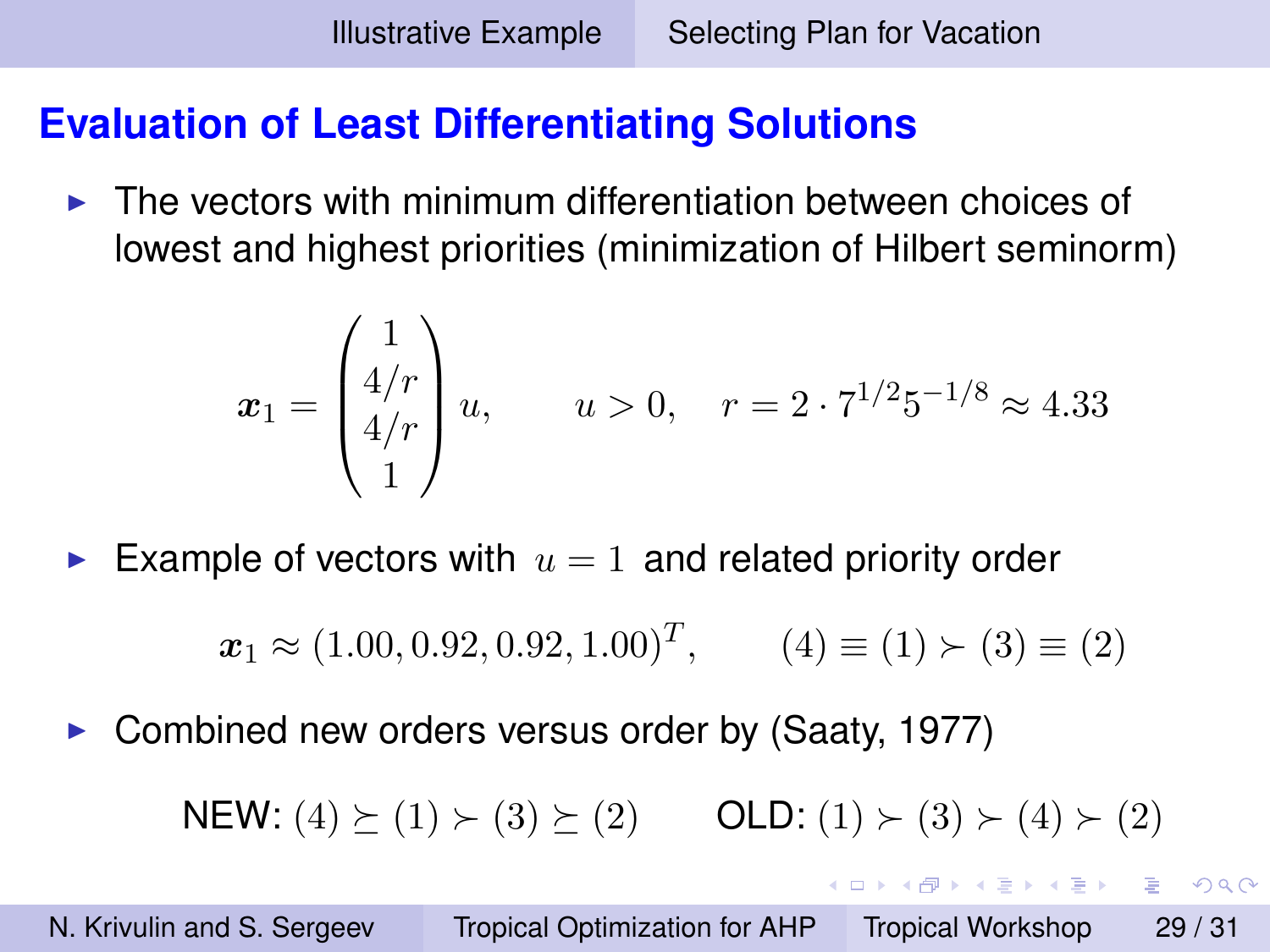[Concluding Remarks](#page-29-0)

## <span id="page-29-0"></span>Concluding Remarks

- $\triangleright$  We have proposed a new implementation of the AHP method, based on minimax approximation and tropical optimization
- $\blacktriangleright$  The new AHP implementation uses log-Chebyshev matrix approximation instead of the principal eigenvector method
- $\blacktriangleright$  The weights of criteria are incorporated into the evaluation of the priorities of choices rather then used to form the result directly

 $A \equiv \mathbf{1} \times \mathbf{1} \times \mathbf{1} \times \mathbf{1}$ 

 $\Omega$